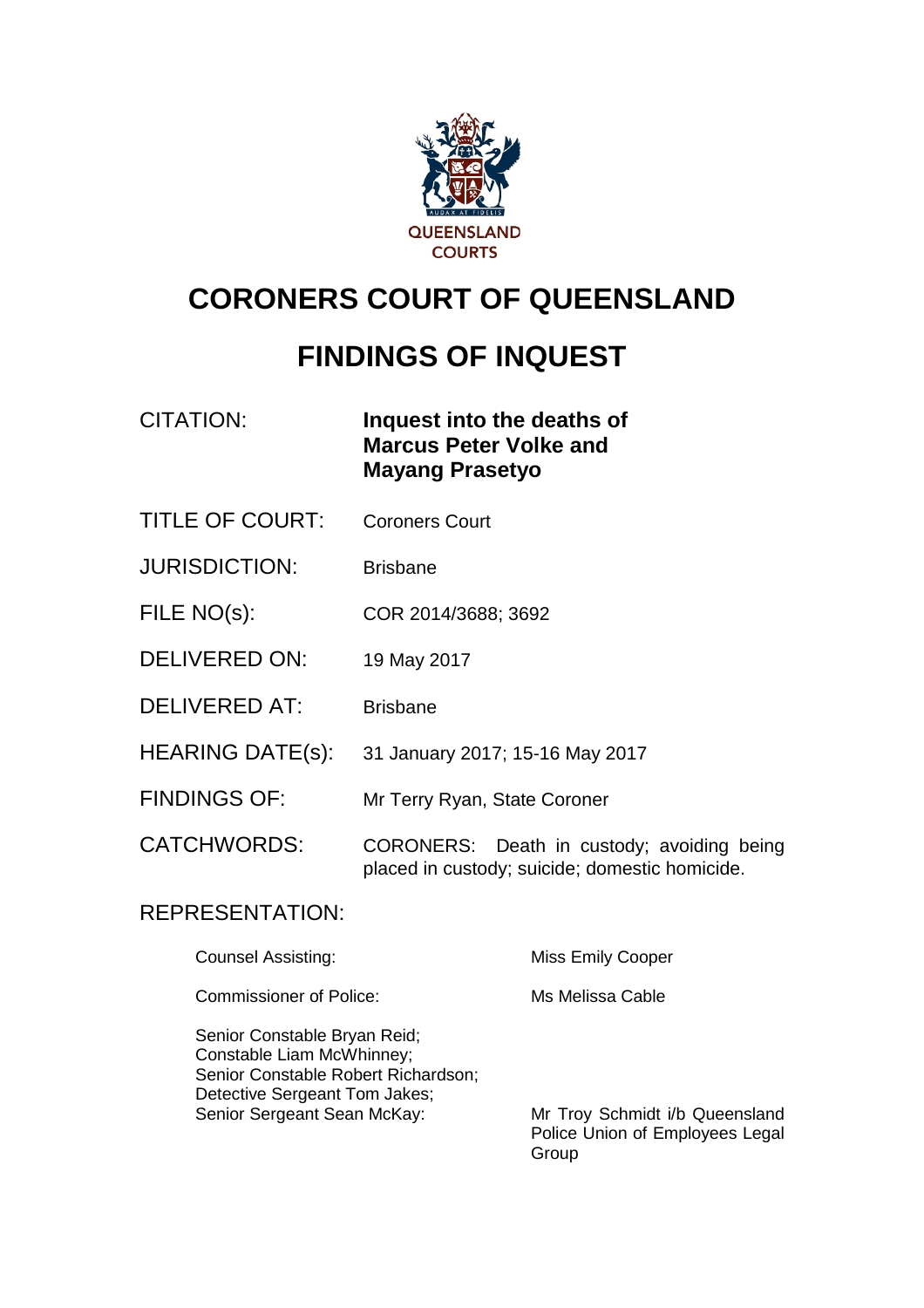### **Introduction**

- 1. Marcus Peter Volke and Mayang Prasetyo, an Indonesian citizen, were both 27 years of age and living together in a unit complex at Teneriffe at the time of their deaths, which occurred over the period 3 - 4 October 2014.
- 2. The couple had been heard arguing loudly in their unit over the evening of 2 October 2014. From the morning of 3 October 2014, other residents of the unit complex noticed a foul smell, which seemed to be coming from the couple's unit. During 3-4 October 2014, Mr Volke had purchased supplies from local stores including a large cooking pot, rubber gloves and various cleaning products. On 3 October 2014, he went to the Royal Brisbane and Women's Hospital (RBWH) to have a severe cut on his left hand treated.
- 3. By the evening of 4 October 2014, the smell emanating from the unit had become noticeably worse. Mr Volke called an electrician to repair a power outage which he attributed to an oven fault at his unit. This resulted in the unit managers being called, as the electrician required access to the main switchboard of the unit complex. While inside Mr Volke's unit, the unit manager noticed blood on the carpet and other damage, which led to the police being called.
- 4. Police officers arrived at the unit and spoke to Mr Volke outside in the hallway. Mr Volke indicated he did not know where Ms Prasetyo was. When police told Mr Volke they would need to enter the unit, he asked if he could have a moment to secure his dogs, which were currently running around inside. Police agreed to this request. Mr Volke re-entered the unit and locked the door behind him. He was subsequently seen by the unit manager running from the rear of the unit. A search ensued for Mr Volke, and involved officers on foot as well as members of the dog squad.
- 5. At the same time, police gained access to the locked unit and found Ms Prasetyo's dismembered body. Her feet were protruding from a large stockpot which was placed on the floor of the kitchen. Other body parts were found in a garbage bag contained in the washing machine.
- 6. Police located Mr Volke soon after in a nearby underground carpark with the help of police dogs. He was found inside an industrial bin with significant injuries to both sides of his throat and wrists. The Queensland Ambulance Service (QAS) was called, but the extent of his injuries meant that he could not be resuscitated.

### **Coronial jurisdiction**

7. It is important to note that the primary function of an inquest is to seek out and record as many of the facts concerning a death as the public interest requires. The focus is on discovering what happened, not on ascribing guilt, attributing blame or apportioning liability. The purpose is to inform the family and the public of how the death occurred. Where appropriate, a coroner may also comment on matters connected with the death that relate to public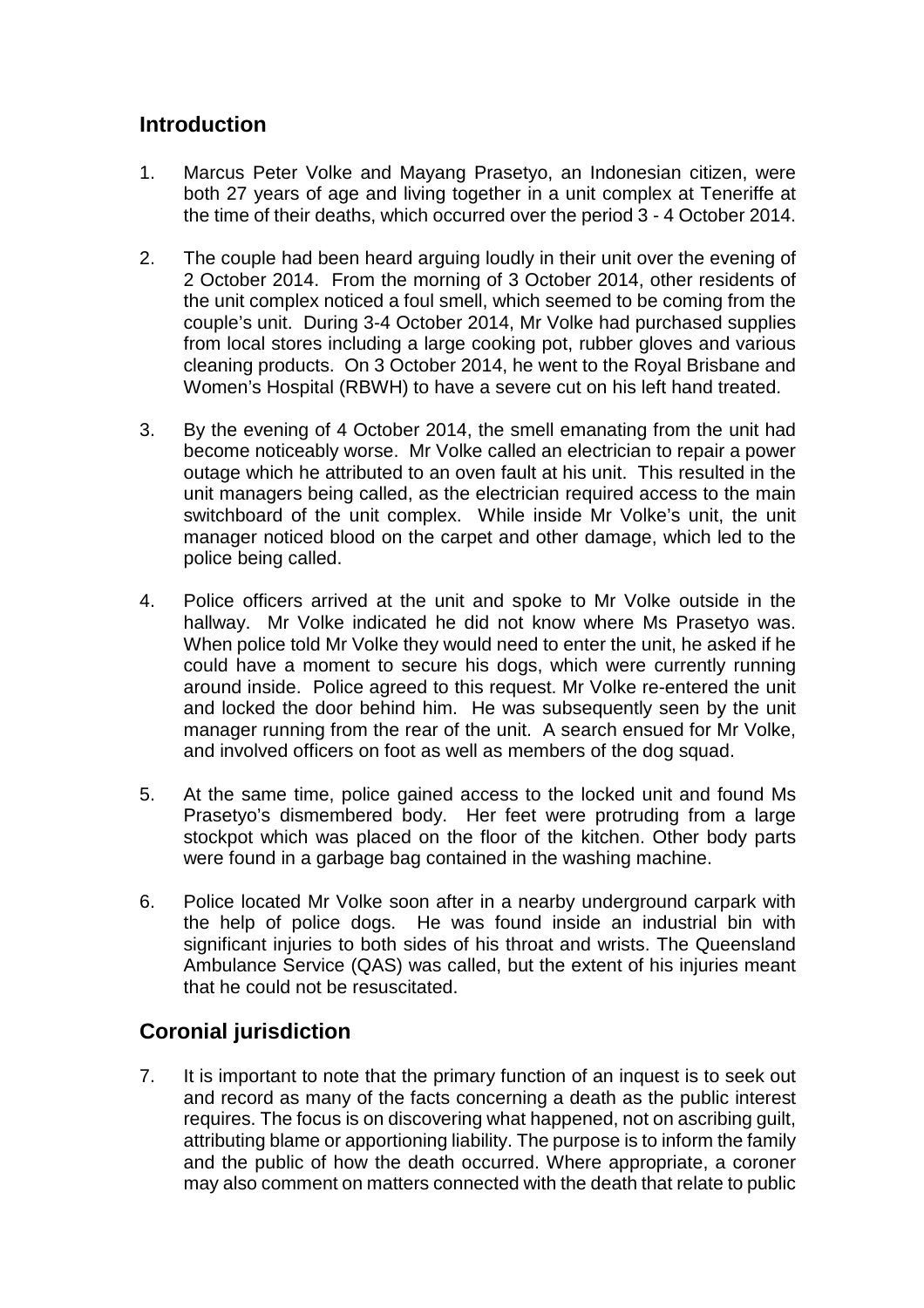health and safety, the administration of justice, and ways to prevent similar deaths from happening.

- 8. To make clear the distinction in roles the *Coroners Act 2003* specifically states that a coroner must not include in the findings or any comments, a statement that a person is or maybe guilty of an offence or is or maybe civilly liable for something.
- 9. In the context of this inquest, while I have concluded, on the balance of probabilities, that Mr Volke's actions caused Ms Prasetyo's death, I make no finding as to whether his actions would have constituted an offence under the criminal law of Queensland.
- 10. These findings:
	- confirm the identities of the deceased persons, how they died, and the time, place and medical causes of their deaths;
	- consider whether any third party contributed to the deaths; and
	- consider whether the police officers involved in attempting to locate and detain Mr Volke shortly before his death adhered to QPS policy and procedure.

## **The investigation**

- 11. An investigation into the circumstances leading to Mr Volke's death was conducted by Detective Sergeant Joshua Walsh from the Queensland Police Service Ethical Standards Command (ESC) Internal Investigations Group. A separate homicide investigation into the circumstances leading to Ms Prasetyo's death was conducted by Detective Sergeant Jack Savage from the Fortitude Valley Criminal Investigation Branch.
- 12. After being notified of Mr Volke's death, the ESC attended the scene and an investigation ensued. The investigation was informed by statements and recorded interviews with:
	- all police officers involved;
	- attending QAS staff;
	- relevant persons from the unit complex and others who had contact with Mr Volke and Ms Prasetyo in the lead up to their deaths:
	- friends and associates of both deceased; and
	- Mr Volke's next of kin.
- 13. Relevant sections of the QPS Operational Procedures Manual were examined. Forensic analysis was conducted and photographs were taken. All the police investigation material was tendered at the inquest.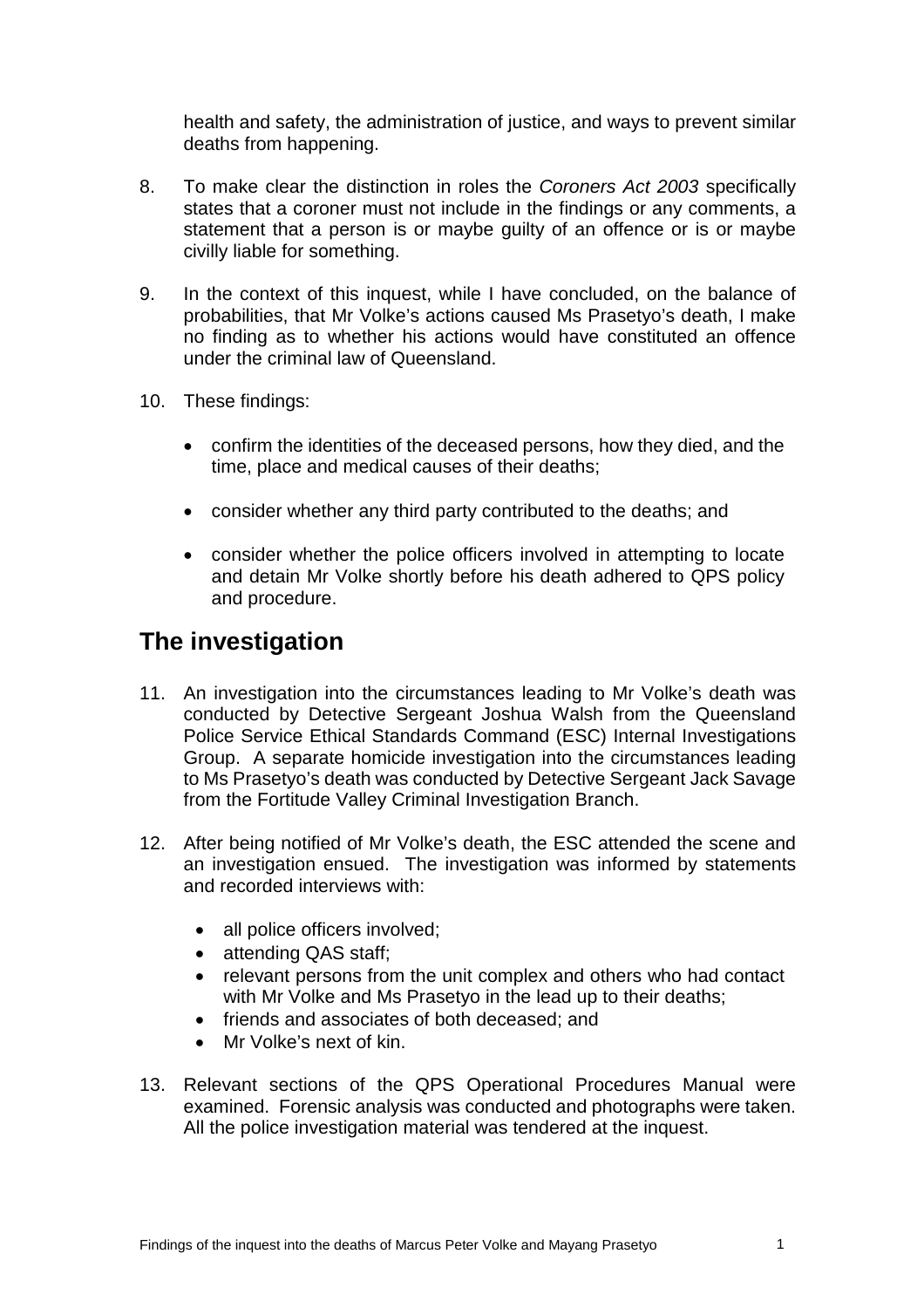- 14. Full internal autopsy examinations with associated testing were conducted by Senior Forensic Pathologist, Dr Beng Ong. Further photographs were taken during these examinations. Identification of Ms Prasetyo was assisted by DNA comparisons with her biological mother in Indonesia
- 15. I am satisfied that the investigation was thoroughly and professionally conducted and that all relevant material was accessed. I extend my appreciation to Detective Sergeant Walsh for his comprehensive report.

## **The Inquest**

- 16. Mr Volke's death was reported as a death in custody under the *Coroners Act 2003*. He died while he was trying to avoid being put into custody. In those circumstances an inquest was mandatory. The focus of the inquest was the actions of the relevant police officers involved in the events leading up the death of Mr Volke.
- 17. As noted above, the dismembered body of Ms Prasetyo was located inside the unit where the two were living shortly before Mr Volke's body was found in Dath Street, Teneriffe. Ms Prasetyo's death was the subject of a separate homicide investigation which concluded that Mr Volke caused the death.
- 18. As the deaths were connected, I considered it appropriate to hold a joint inquest. The inquest was held in Brisbane over 15 – 16 May 2017. All the statements, records of interview, medical records, photographs and materials gathered during the investigation were tendered at the inquest. I accepted the submission from counsel assisting, Miss Cooper, that all evidence be tendered and that oral evidence be heard from the following witnesses:
	- Detective Sergeant Joshua Walsh;
	- Senior Constable Bryan Reid;
	- Constable Liam McWhinney;
	- Senior Constable Robert Richardson:
	- Detective Sergeant Tom Jakes; and
	- Senior Sergeant Sean McKay.
- 19. I consider that the evidence tendered in addition to the oral evidence from these witnesses was sufficient for me to make the requisite findings. I acknowledge the comprehensive submissions from counsel assisting, Ms Cooper, which provided the basis for my findings.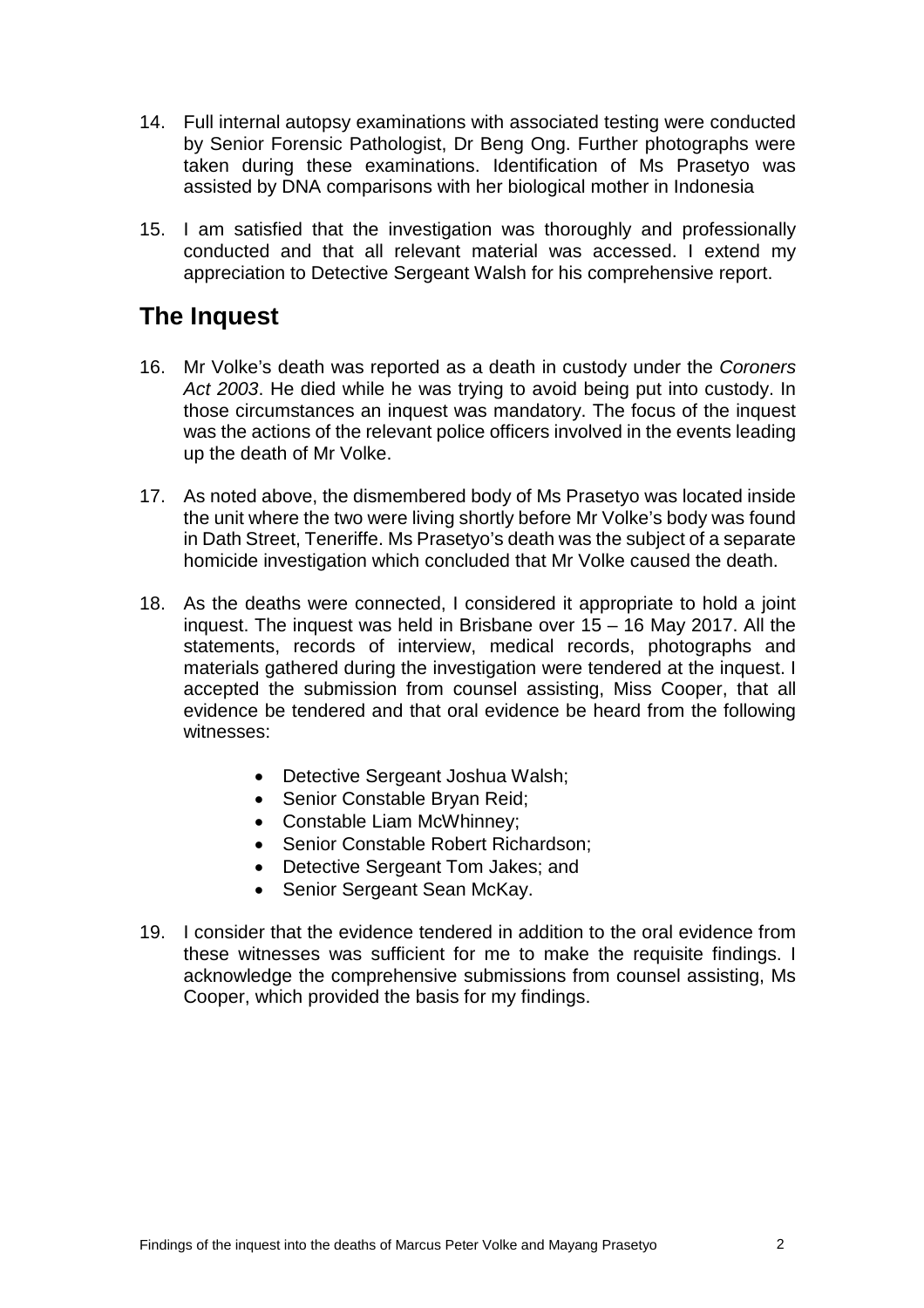# **The evidence**

#### *Personal circumstances*

- 20. Mr Volke was an Australian citizen and was born in Geelong. He had three siblings. He had trained with his brother as a chef. He had been involved in a long term de facto relationship and had purchased a unit in Ballarat.
- 21. Ms Prasetyo was an Indonesian citizen. Information provided from various associates suggests that Mr Volke met her in 2013 after he commenced working as a male escort within adult clubs in Melbourne.<sup>[1](#page-4-0)</sup> They had married in Denmark on 1 August 2013. [2](#page-4-1) The investigation material confirmed the pair had been travelling throughout Asia and Europe working within the sex industry throughout 201[3](#page-4-2) and 2014. $^3$
- 22. Mr Volke advertised through Rent Boys Australia while visiting Australia in early 2014, and worked within both Queensland and his home State of Victoria. Mr Volke returned from Bali with Ms Prasetyo to live in Brisbane in September 2014. $4$  He also worked as a chef at a restaurant in Bulimba, and had done so since 24 September 2014. [5](#page-4-4)
- 23. Mr Volke's parents, who resided in Victoria, communicated with their son via emails and Skype, the last time being on 29 September 2014. They believed that Marcus worked on cruise ships as a chef and was travelling the world. They did not know any details of his relationship with Ms Prasetyo and thought they had met on a cruise ship. Mr Volke was described as generally withdrawn and not inclined to disclose information to his parents, particularly in relation to his feelings.
- 24. A consistent theme among the material tendered at the inquest was that Mr Volke was very intelligent and health conscious. He did not smoke or drink and had a very good knowledge of nutrition and fitness. He had suffered from stomach, bowel and skin conditions and often chose naturopathic treatments. He frequently engaged in online discussions about these matters. There was no suggestion that he was abusive or had used violence in previous relationships. It was also clear that he was ambivalent about his work as an escort and his relationship with Ms Prasetyo, and the potential embarrassment these would cause his family.
- 25. Mr Volke had accumulated a significant amount of credit card debt throughout 2013 and 2014.[6](#page-4-5) Emails between Mr Volke and his former partner confirmed this, and that he was using loans to pay off other loans.<sup>7</sup> Information provided by associates of Mr Volke described the relationship between him and Ms Prasetyo as 'financial'. Several emails between Mr

 $\overline{1}$  Exhibit E6.

<span id="page-4-1"></span><span id="page-4-0"></span><sup>2</sup> Exhibit C8.

<span id="page-4-2"></span><sup>3</sup> Exhibit C1, particularly emails (15) (50).

<span id="page-4-3"></span> $4$  Exhibit C1 (2).

<span id="page-4-4"></span><sup>5</sup> Exhibit E5.

<span id="page-4-5"></span><sup>6</sup> Exhibit C7.

<span id="page-4-6"></span><sup>7</sup> Exhibit C1 (56).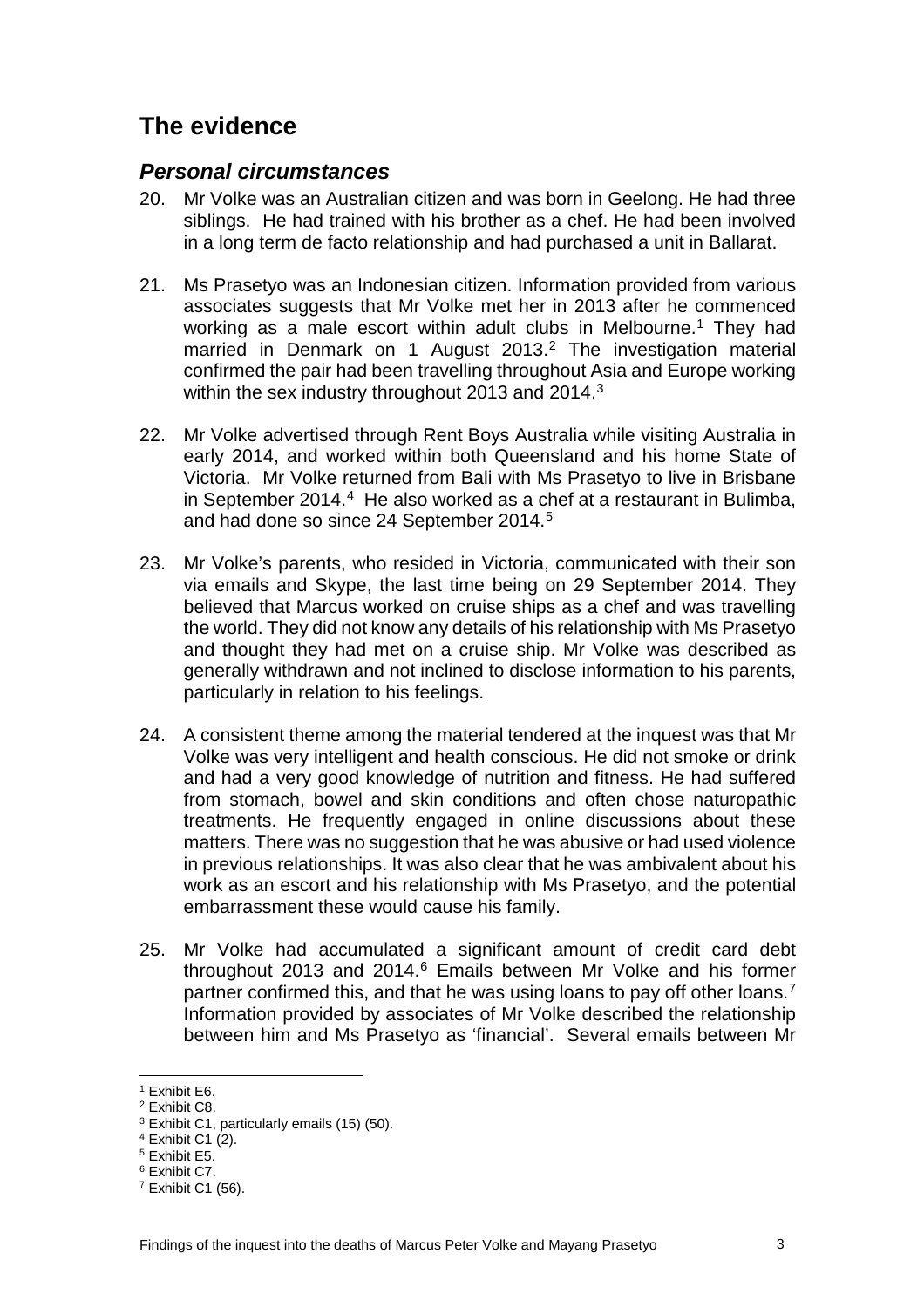Volke and his former partner also suggested that his marriage with Ms Prasetyo was a business arrangement, and that his intention was to stop escort work and become a dog breeder. [8](#page-5-0)

- 26. The emails further confirmed that Ms Prasetyo was assisting Mr Volke with the repayment of his debt. $9$  The emails also suggest that, in return for that financial assistance, Mr Volke had sponsored Ms Prasetyo in obtaining a visa to allow her to stay in Australia.<sup>[10](#page-5-2)</sup> The emails confirmed a somewhat volatile relationship between Mr Volke and Ms Prasetyo. Ms Prasetyo had threatened Mr Volke that she would tell his family of their arrangement if he did not carry out his side of the agreement or chose to leave her. [11](#page-5-3) She also monitored his social media usage and email accounts, and was unhappy that he maintained contact with his former partner.
- 27. There was also evidence to indicate that Mr Volke and Ms Prasetyo lived together in a spousal relationship on a genuine domestic basis. They travelled together as a couple and had visited Ms Prasetyo's mother in Indonesia. They had joint bank accounts. They posted photographs together on Facebook, where they disclosed that they were married in Amsterdam in 2013. Mr Volke had referred to Ms Prasetyo as his 'crazy girlfriend' in discussions with work colleagues in the weeks before his death. He also listed her as his next of kin and girlfriend in his patient registration form with Teneriffe Family Doctors on 19 September 2014, when he also listed his marital status as 'de facto'. [12](#page-5-4)
- 28. On 6 September 2014, Mr Volke and Ms Prasetyo met with Debrena Hughes, a building manager employed by 'Doubleone 3 Building Management Services Pty Ltd'. Mrs Hughes was the unit manager for a block of units at 1[13](#page-5-5) Commercial Road, Teneriffe.<sup>13</sup> Statements from Mrs Hughes, and her husband Kevin Hughes, were tendered at the inquest.<sup>14</sup> Mrs Hughes showed the pair around several units. Mr Volke referred to Ms Prasetyo as his partner, and did most of the talking throughout the meeting. Mrs Hughes noted that Ms Prasetyo had a good command of English. Mrs Hughes was informed that Ms Prasetyo did not work, and that Mr Volke was a chef who was currently looking for employment.
- 29. Mrs Hughes noticed that, at times, Mr Volke and Ms Prasetyo were holding hands. They were very softly spoken people and seemed quiet. She was not sure how long they had been together. They wanted to lease a unit straight away as they were living in short-term accommodation and required a place that allowed dogs. A rental agreement for a ground floor, one bedroom unit with a courtyard was subsequently completed.<sup>15</sup> They entered into a six month lease and moved in on 13 September 2014.

 $8$  Exhibit C1 (12).

<span id="page-5-1"></span><span id="page-5-0"></span><sup>&</sup>lt;sup>9</sup> Exhibit C1 (65).

<span id="page-5-2"></span> $10$  Exhibit C1 (32).

<span id="page-5-3"></span><sup>11</sup> Exhibit C2.

<span id="page-5-4"></span><sup>12</sup> Exhibit D5

<span id="page-5-5"></span><sup>13</sup> Exhibit B29.

<span id="page-5-6"></span><sup>14</sup> Exhibits B29 – B29.7; B30 – B30.1.

<span id="page-5-7"></span><sup>15</sup> Exhibits B29.1 – B29.5.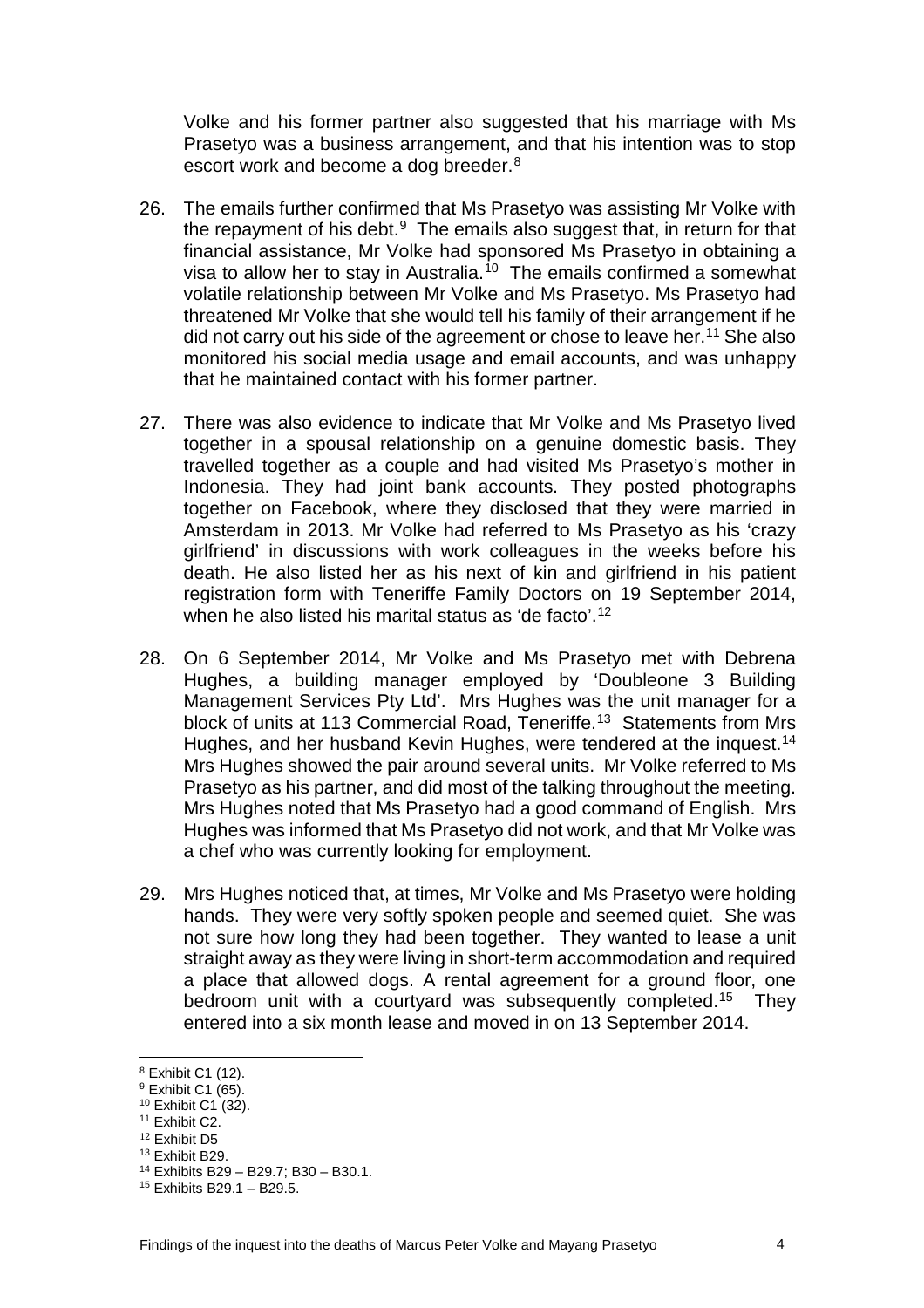- 30. The investigation material confirmed that Mr Volke and Ms Prasetyo both used the apartment at Teneriffe to live in and conduct their work as escorts.[16](#page-6-0) Information provided to the inquest revealed that Ms Prasetyo was actively advertising sexual services on the mobile application 'Tinder', under the name 'Mayang', up until and including the evening of 2 October 2014.[17](#page-6-1)
- 31. The investigation revealed little information about Ms Prasetyo. It appeared that she felt isolated, was unhappy about living in Brisbane, and missed her family in Indonesia. Ms Prasetyo had worked to support her mother and her younger siblings in Indonesia. Representatives of the Indonesian Consulate General attended the inquest on behalf of Ms Prasetyo's mother.
- 32. I express my sincere condolences to the families and friends of both deceased.

### *Assessment of mental health*

- 33. The police investigation established that Mr Volke had a mental health history in Victoria, spanning from about 2005.<sup>18</sup> Mr Volke's parents and former partner disclosed a suicide attempt made by him in January 2006 when he took an overdose of paracetamol tablets. He reportedly recovered from this quite well, with his mother describing him as having received a 'shock' from the experience, after which he was determined to have a good life. $19$
- 34. Mr Volke was subsequently referred for treatment at the Ballarat Psychiatric Service in June 2007 due to concerns that he had longstanding anxiety and depressive features that were not improving. He was assessed as having moderate depression accompanied by a marked sleep disturbance.<sup>[20](#page-6-4)</sup> He had lost 10-15kg over a month and was concerned his digestive system was not working properly. He was commenced on an antidepressant and significant improvements in his mood, sleep and appetite were noted within a month. He then commenced treatment with a private psychiatrist and his file was closed at the Ballarat Psychiatric Service in January 2008. At that time, there were indications that Mr Volke continued to have a 'mild body image disturbance' but he had returned to his usual activities, including karate.
- 35. While Mr Volke engaged voluntarily with a range of health practitioners while living in Victoria it is not clear if he sought treatment to manage his mental illness while travelling overseas. An email to his former partner dated 21 April 2014 disclosed that he was distressed about his

<sup>16</sup> Exhibit B50; B50.1.

<span id="page-6-1"></span><span id="page-6-0"></span><sup>17</sup> Exhibit B2 – B2.1.

<span id="page-6-2"></span><sup>18</sup> Exhibit D4.

<span id="page-6-3"></span><sup>19</sup> Exhibit E2.2.

<span id="page-6-4"></span><sup>20</sup> Exhibit D4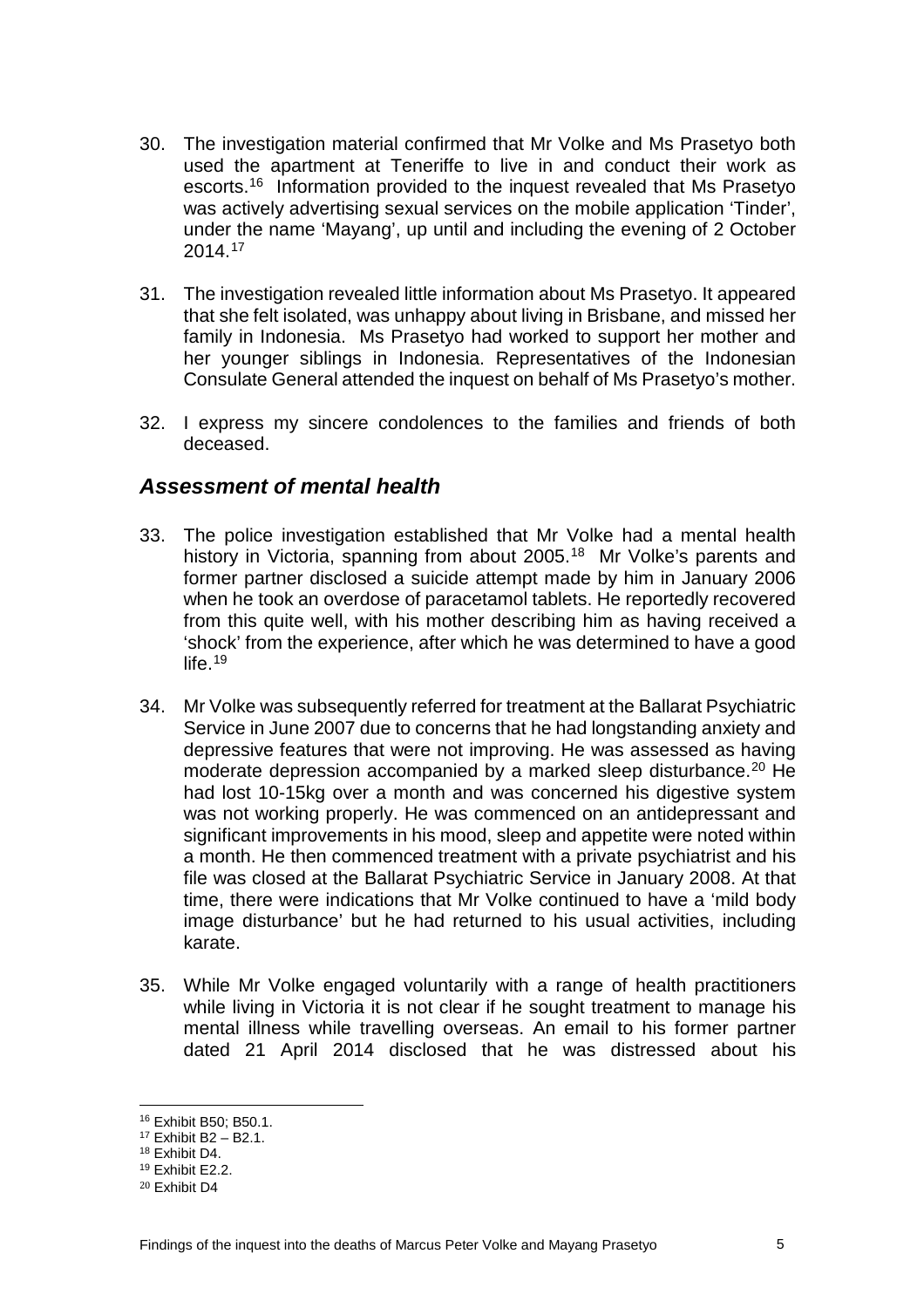circumstances while he was living with Ms Prasetyo and that he was feeling suicidal.

- 36. While Mr Volke was living in Ballarat, a number of protective factors were in place that would have had a positive impact on his mental health. He had a supportive family, had been employed by his brother, was in a long term relationship, had a network of friends and was engaged in sporting activities. The loss of these supports after he moved from Ballarat is likely to have contributed to a deterioration in his mental health and reduced his capacity to handle stressful events.
- 37. Medical records from General Practitioner, Dr Paul Paterson, were tendered at the inquest.[21](#page-7-0) These records confirmed that Mr Volke was seen by Dr Paterson on 19 September 2014. Mr Volke had advised that he had just returned from overseas, and had a history of anxiety and depression. His complaint at that time was poor sleep, day time lethargy, mild depression and anxiety.
- 38. Mr Volke had requested medication for 'thinking better' throughout the day as he was about to commence working as a chef. He was prescribed Endep, a tricyclic antidepressant with sedative properties, to be taken daily before bed. He told Dr Paterson that he had previously found Endep helpful. The use of this medication is consistent with Mr Volke's toxicology results. [22](#page-7-1)
- 39. The investigation produced no evidence to confirm whether Ms Prasetyo had a mental health history of any kind.

### *Events leading to death*

- 40. Late in the afternoon of 2 October 2014, Mr Volke received a phone call at the unit from Ms Prasetyo. He was in the company of a client.<sup>[23](#page-7-2)</sup> Mr Volke then left the unit with his client as Ms Prasetyo had called him to say she was on her way to the unit with a client of her own. On receiving this call Mr Volke referred to Ms Prasetyo as his 'flatmate'.
- 41. After leaving the unit Mr Volke received a second call from Ms Prasetyo. His client heard Ms Prasetyo screaming at Mr Volke on the other end of the line. He described the conversation as stilted, and clinical. As soon as Mr Volke answered the phone, he became a different person and was no longer talking freely, openly, or honestly. Mr Volke said "*we're walking down the river, we're just going for a walk, oh ok*", and then hung up.[24](#page-7-3) Mr Volke said to the client "*I've got to go back, my flatmate wants me to help clean the dogs*." Mr Volke then left his client to return home.<sup>[25](#page-7-4)</sup> The client told police that he saw five small dogs within the unit. The dogs were kept in a small enclosure, and the unit smelled strongly because the dogs had soiled the carpet.

<sup>21</sup> Exhibit D5.

<span id="page-7-1"></span><span id="page-7-0"></span><sup>22</sup> Exhibit A4.

<span id="page-7-2"></span><sup>23</sup> Exhibit B50.

<span id="page-7-3"></span><sup>24</sup> Exhibit B50, page 4.

<span id="page-7-4"></span> $25$  Ibid.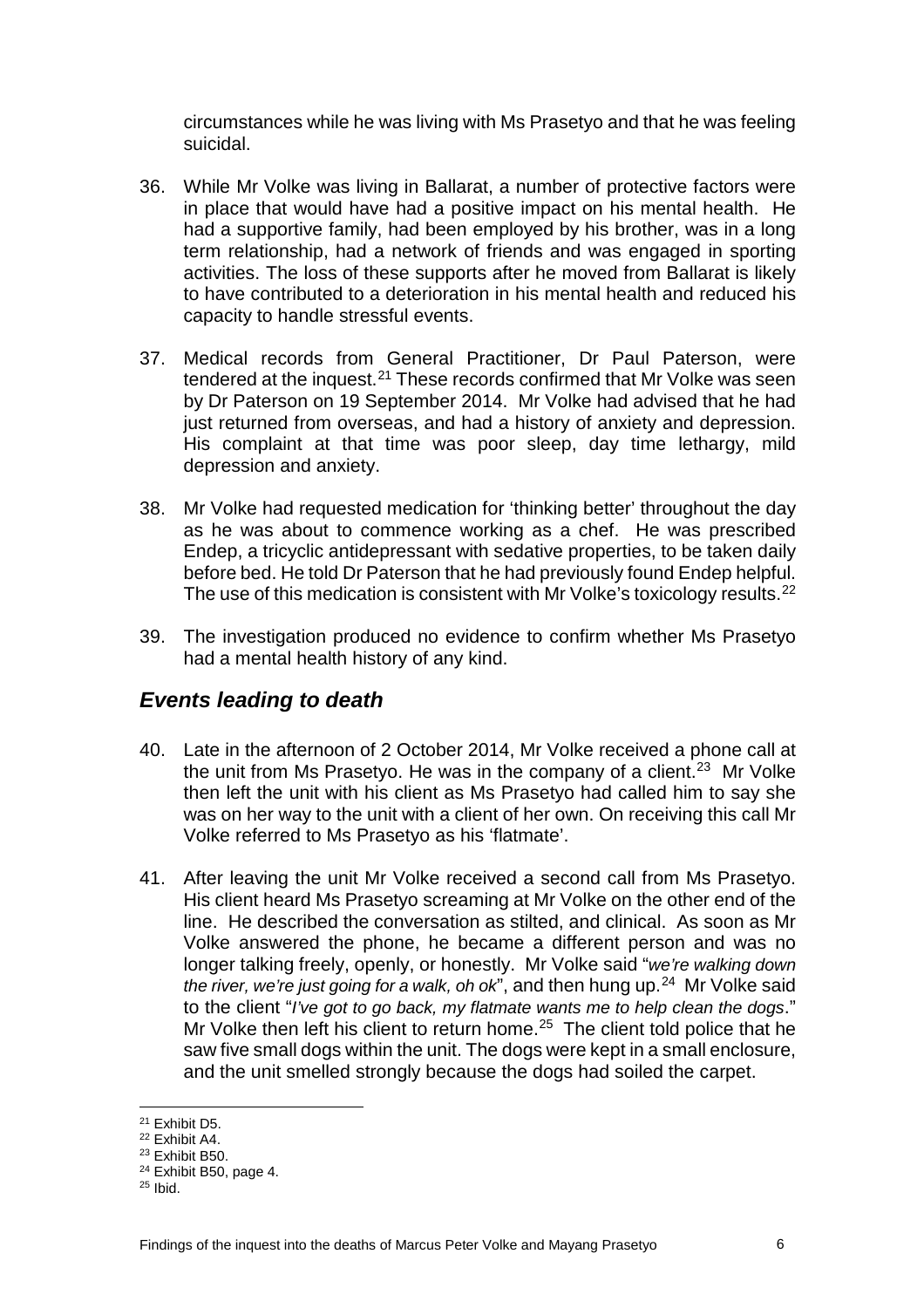- 42. Between 11:30pm and midnight on 2 October 2014, people in a neighbouring apartment overheard an argument coming from 113 Commercial Road.<sup>[26](#page-8-0)</sup> It lasted about  $30 - 40$  minutes and it started to escalate to a point where the person, later identified to be Ms Prasetyo, was noted to be screaming. The male person, later identified to be Mr Volke, was seen to be sitting on the couch and staring straight ahead, not reacting at all to the screaming that was going on. Ms Prasetyo was heard to say things like "*fuck you*" and was calling Mr Volke "*stupid*". Ms Prasetyo was also saying things like "*I can't believe you*."[27](#page-8-1) The argument then stopped.
- 43. The neighbour awoke at 1:30am and could hear Ms Prasetyo and Mr Volke arguing again. This time it was not as loud, and Mr Volke's voice could not be heard at all. This argument lasted about half an hour.<sup>28</sup> The neighbour did not hear any further arguing occurring from that unit over the ensuing hours or days.
- 44. On the morning of 3 October 2014, the unit manager, Mrs Hughes, started to smell something in the hall outside Mr Volke and Ms Prasetyo's unit. Mrs Hughes was walking past the unit over the course of the day to use the lifts, and could tell that the smell was coming from that unit.<sup>29</sup> The smell was bad enough to require the use of air freshener in the hallway.
- 45. At 6:00pm that evening, Mr Volke attended a supermarket at Newstead and purchased, among other things, gloves, bleach, a scrubbing brush, garbage bags, wipes, and laundry soaker. $30$  These items were later located inside the unit by police. Soon after this, Mr Volke caught a taxi to the RBWH, the time stamp being recorded as  $6:16$ pm.<sup>31</sup> Mr Volke told the taxi driver that he had a cut on his hand, and the taxi driver observed him to be wrapping one of his fingers with a small piece of cloth. There was blood on the cloth. Mr Volke told the taxi driver "*he had been cutting onions and the knife slipped. It's very deep*."[32](#page-8-6)
- 46. The hospital records confirmed that Mr Volke attended the RBWH emergency department and left, with his hand bandaged, at about 9:30pm that night. $33$  The records state the reason for Mr Volke's presentation was a cut hand, suffered in a fight with his girlfriend at 5:00pm that day. He said that she was holding a large chef's knife. Mr Volke had grabbed the knife when an altercation ensued. During this altercation, his girlfriend pulled the knife from his dominant left hand. [34](#page-8-8) Hospital records indicate that Mr Volke was to be admitted to have tendons in his hand repaired.

<sup>26</sup> Exhibit B1.

<span id="page-8-1"></span><span id="page-8-0"></span><sup>27</sup> Exhibit B1 paragraphs 17 onwards.

<span id="page-8-2"></span><sup>28</sup> Exhibit B1, paragraphs 22-23.

<span id="page-8-3"></span><sup>29</sup> Exhibit B29, paragraph 25.

<span id="page-8-4"></span><sup>30</sup> Exhibit C14.

<span id="page-8-5"></span><sup>31</sup> Exhibit B60.

<span id="page-8-6"></span><sup>32</sup> Exhibit B60, paragraphs 12 onwards.

<span id="page-8-7"></span><sup>33</sup> Exhibit D3.

<span id="page-8-8"></span><sup>34</sup> Exhibit D3, page 2.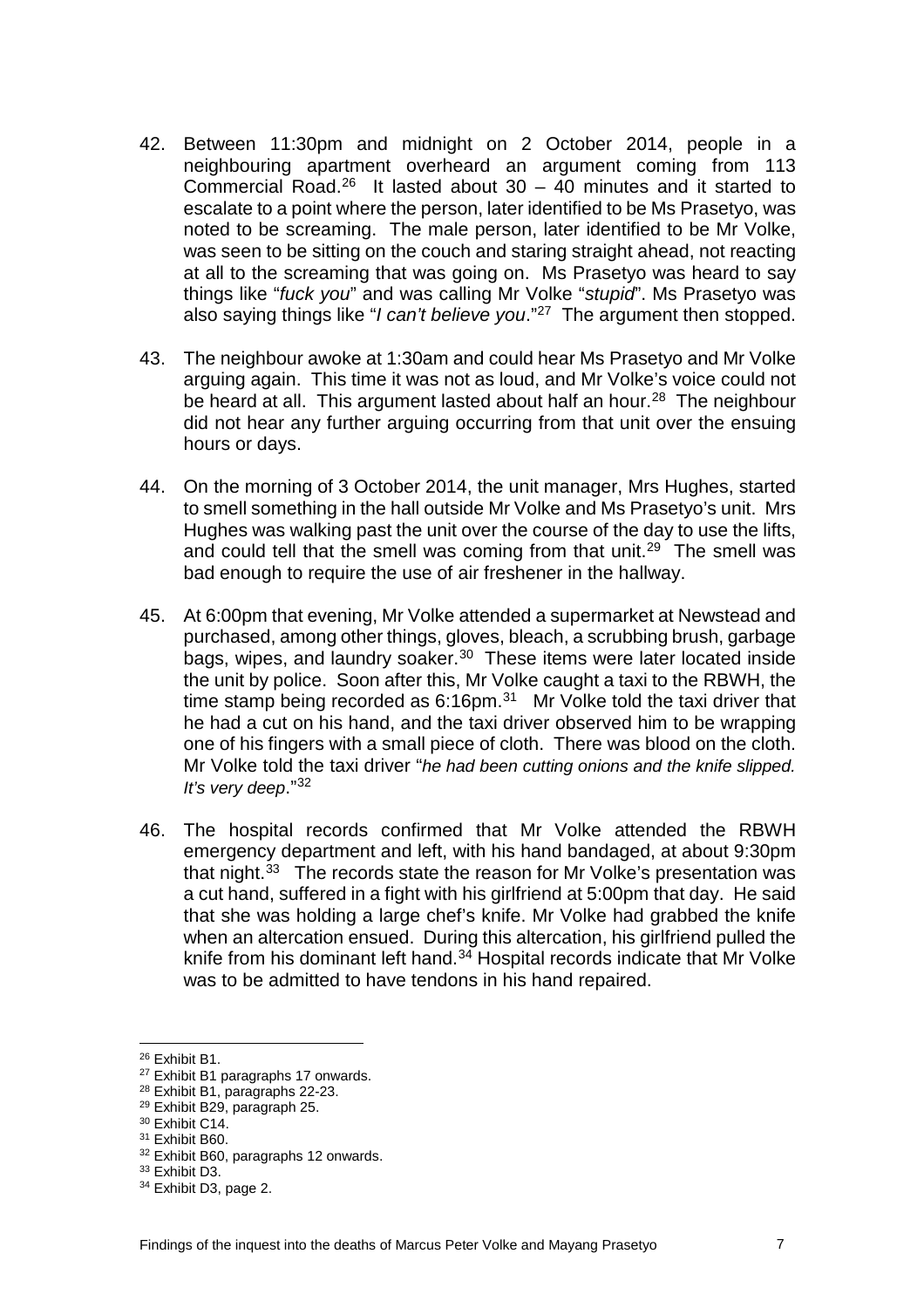- 47. Early on 4 October 2014, Mrs Hughes saw Mr Volke outside the unit complex and noticed his bandaged hand. Mr Volke told Mrs Hughes that he required surgery on his injured hand. [35](#page-9-0) Mrs Hughes also noticed that the smell emanating from the unit was worse than the day before. At 2:00pm that day she sent Mr Volke a text message to tell him he needed to do something about it.
- 48. At 12:15pm that day, Mr Volke had attended a city store and purchased a meat cleaver.<sup>[36](#page-9-1)</sup> At about 3:30pm, Mrs Hughes noticed a burning smell emanating from the unit. She knocked on the unit door, and noticed that Mr Volke appeared to have just arrived home. In relation to the burning smell, Mr Volke said "*I just went out and left my pot of stock on and it must have burnt dry*.["37](#page-9-2)
- 49. Later that evening, Mr Volke engaged the services of an emergency electrician, Bradley Coyne. A statement from Mr Coyne was tendered at the inquest.[38](#page-9-3) Mr Coyne received a call from Mr Volke at 6:18pm. Mr Volke advised that he had no power to his unit, and needed help with the oven. Mr Coyne attended, and noticed Mr Volke had a bandage wrapped around his left hand. In relation to his hand, Mr Volke said words to the effect "*my psycho ex-girlfriend tried to attack me with a knife which I grabbed and cut my hand*.["39](#page-9-4)
- 50. Mr Coyne entered the unit, and Mr Volke said to him words to the effect "*you'll have to excuse the smell, I am cooking some pig's broth*."[40](#page-9-5) Mr Coyne thought this was odd given the time of year, and described the smell as pungent and putrid, "*a bit like dog food*". [41](#page-9-6) As Mr Coyne required access to the main switchboard to deal with the problem, Mrs Hughes was contacted to facilitate this. At about 8:15pm, Mrs Hughes and her husband met with Mr Volke and Mr Coyne in the foyer of the unit complex. Mr Volke told Mrs Hughes that his pot had overflowed and had shorted out the power. They proceeded to the main switch board, and then went upstairs to the unit.
- 51. Mr Volke opened the door for Mr Coyne to enter the unit. He tried to stop Mrs Hughes from entering, saying "*no, you have to give me seven days' notice*". Mrs Hughes replied to the effect that she could enter the unit given the electrical fault was a safety issue. $42$  She noticed blood and other damage throughout the unit. Mr Hughes took a series of photographs of the damage. Mr Volke told her the blood on the carpet was from the cut on his hand. It was after this that Mrs Hughes contacted police and requested they attend at the unit. This call was taken by police communications at approximately 9:00pm.<sup>[43](#page-9-8)</sup> The job was classified as a 'welfare check'.<sup>[44](#page-9-9)</sup>

<sup>35</sup> Exhibit B29, paragraph 27.

<span id="page-9-1"></span><span id="page-9-0"></span><sup>36</sup> Exhibit C18.

<span id="page-9-2"></span><sup>37</sup> Exhibit B29, paragraph 29.

<span id="page-9-3"></span><sup>38</sup> Exhibit B11.

<span id="page-9-4"></span><sup>39</sup> Exhibit B11, paragraph 19.

<span id="page-9-5"></span><sup>40</sup> Exhibit B11, paragraph 22.

<span id="page-9-6"></span><sup>41</sup> Exhibit B11, paragraph 23.

<span id="page-9-7"></span><sup>42</sup> Exhibit B29, paragraph 32.

<span id="page-9-8"></span><sup>43</sup> Exhibit A10, paragraph 2.60.

<span id="page-9-9"></span><sup>44</sup> Exhibit B59 at paragraph 3.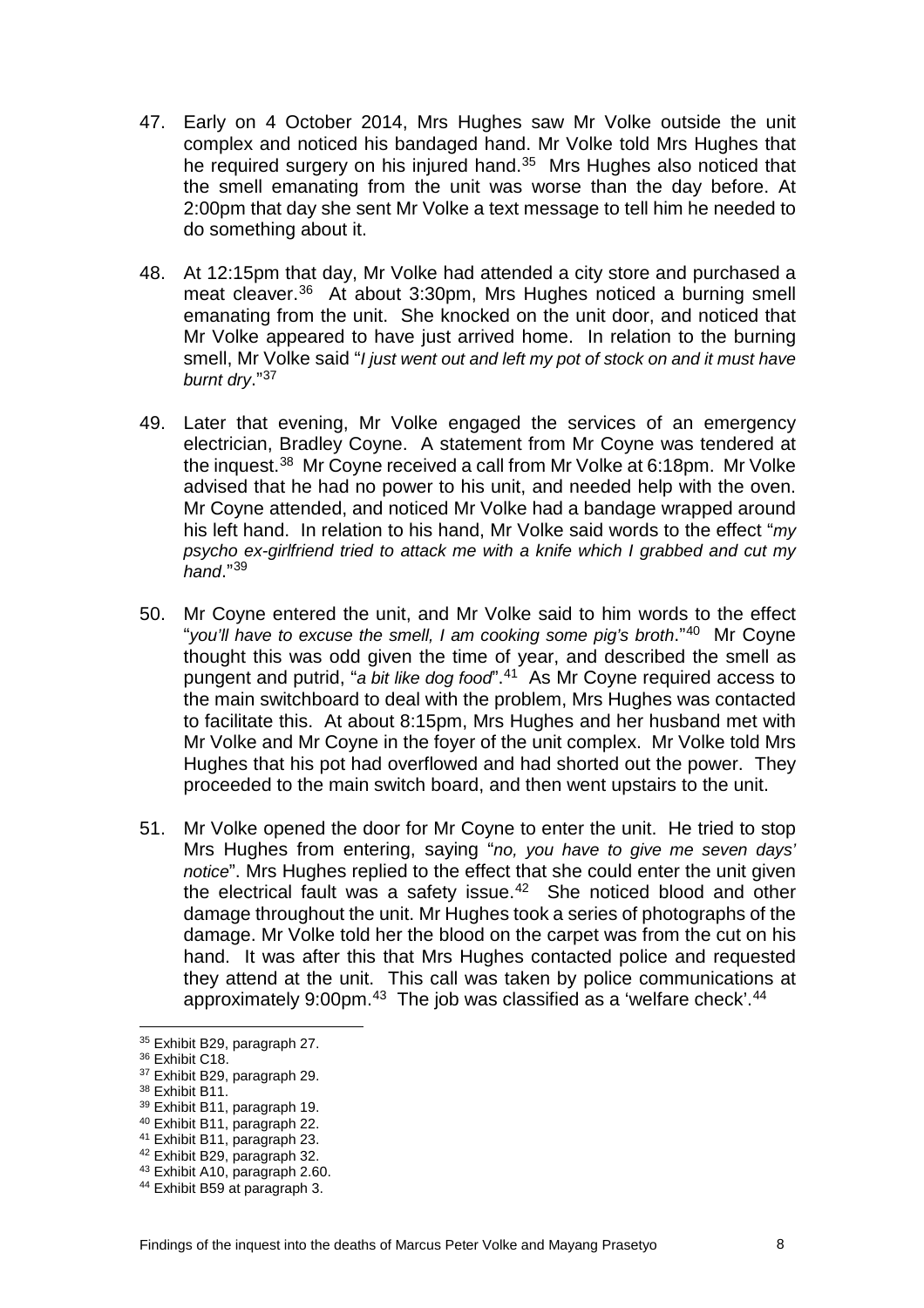- 52. The first response officers were Senior Constable Bryan Reid and Constable Liam McWhinney, both from the Fortitude Valley police station. Both officers gave evidence at the inquest, in addition to their disciplinary interviews.[45](#page-10-0) The officers attended at the unit some ten minutes after receiving the call to attend. They spoke initially with Mrs Hughes at the front of the complex. They then attended at the unit and spoke to Mr Volke outside the front door to his unit, in the hallway.
- 53. The events which follow were clearly captured by both officers, who had activated their body-worn cameras. This footage was tendered at the inquest.[46](#page-10-1) The footage showed a conversation between the officers and Mr Volke about Ms Prasetyo's whereabouts. Mr Volke said that he had a fight with Ms Prasetyo, who had run away and had not returned. Mr Volke advised police that his guess was Ms Prasetyo had gone back to Indonesia. He said that she was here on a 'visitor visa' but was applying for a 'partner visa'.[47](#page-10-2)
- 54. The officers informed Mr Volke that they intended to enter the unit without a warrant, due to the odd odour and the reports of blood in the unit. Mr Volkes' response was that she was '*obviously not in there'*. He told the officers that the unit managers had already looked inside the unit. Mr Volke then asked police if, before they entered, he would be able to secure his dogs that were inside the unit running around.[48](#page-10-3) Based on the information the officers had at the time, they saw no issue with this.
- 55. The officers both recalled a strong smell emanating from the unit. Both were familiar with the smell of decomposing bodies and their evidence was that the smell was not consistent with that.
- 56. Mr Volke then re-entered the unit. The body worn camera footage depicts Mr Volke quickly locking the door behind him as he re-enters the unit. Officers McWhinney and Reid were questioned during their evidence about what factors they considered when they allowed Mr Volke to re-enter his unit, and whether there was anything else they could have done at that time to prevent Mr Volke doing so.
- 57. Senior Constable Reid said that although Mr Volkes' demeanour quickly changed when told the officers needed to enter his unit, he appeared to be giving an honest account in the hallway. His explanation about the presence of blood and the source of the smell was not unreasonable. Senior Constable Reid was not aware of the number or size of the dogs. He considered it would be preferable to gain voluntary compliance from Mr Volke rather than having to force entry to the unit. While his suspicions had increased when Mr Volke gave the officers reasons they did not need to enter the unit, his objective was to keep him on side and see what happened.

<sup>45</sup> Exhibits B51 – B51.1; B43 – B43.2.  $\overline{\phantom{a}}$ 

<span id="page-10-1"></span><span id="page-10-0"></span><sup>46</sup> Exhibits F1; F2 – F2.1.

<span id="page-10-2"></span><sup>47</sup> Exhibits F1; F2.1.

<span id="page-10-3"></span><sup>48</sup> Exhibit F1, from 00:06:00.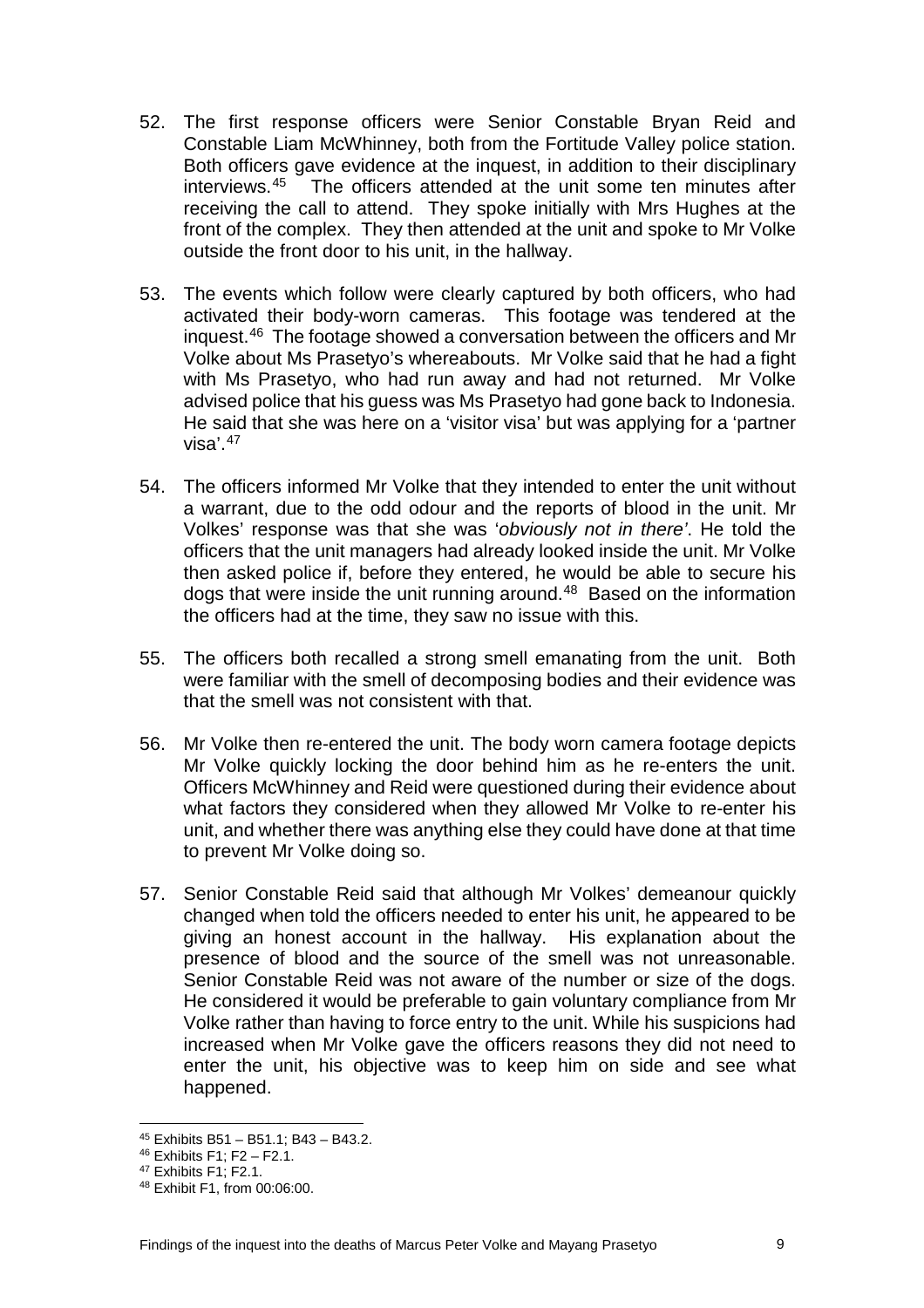- 58. Similarly, Constable McWhinney stated that he did not want to be confronted by the dogs on entry to the unit, and there were no signs that Mr Volke would decamp or was hostile during their conversation with him.
- 59. After Mr Volke re-entered the unit, the officers waited in the hallway. Senior Constable Reid could hear metallic sounds from within the unit, which he thought may have been from the dog enclosure. Soon after, Mr Hughes informed the officers that Mr Volke had run from the rear of the unit on foot and gone over the back fence. The officers then proceeded to run to the rear exit of the building, where they took up with Mrs Hughes. Mrs Hughes gave them general directions about where Mr Volke had gone. A search for Mr Volke ensued in the surrounding streets. Senior Constable Reid's body worn camera footage continued to run throughout the initial search outside of the unit. However, as there was very little external lighting the quality of the footage is poor.[49](#page-11-0)
- 60. The search for Mr Volke was expanded to include various dog squad officers, and other back up police crews. Officers McWhinney and Reid returned to the unit, and gained entry via a master key provided by Mrs Hughes.<sup>[50](#page-11-1)</sup> The search of unit is depicted on the footage provided by both officers.[51](#page-11-2)
- 61. Upon entering the unit, Senior Constable Reid located a large black garbage bag inside the washing machine. A large metal pot was located on the kitchen floor, containing liquid from which toes from two human feet were protruding. Constable McWhinney told the inquest that he initially thought it was a sick prank. However, he also saw a large pool of fresh blood on the floor of the kitchen and determined there were human remains at the scene. The officers immediately exited the unit, alerted police communications of a potential homicide, and secured the crime scene. The contents of the black garbage bag, and the human feet were later identified as the dismembered body of Ms Prasetyo.
- 62. While the search took place inside the unit, efforts to locate Mr Volke were continuing in the local neighbourhood. At the inquest, I heard evidence from a dog squad officer, Senior Constable Robert Richardson.<sup>[52](#page-11-3)</sup> Senior Constable Richardson recalled receiving the call for the job just before 9:30pm, and he arrived at Commercial Rd some five minutes later. Soon after, he received information that a deceased person had been located in the unit from which Mr Volke had decamped. He was shown a still picture of Mr Volke from Constable McWhinney's body worn camera.
- 63. At 9:51pm he deployed his police dog, 'Zuma', who strongly indicated the presence of a track. He commenced tracking along Dath St, towards Vernon Terrace. Another dog squad officer tracked along the other side of the street.

<sup>49</sup> Exhibit F2, from 00:08:10.  $\overline{\phantom{a}}$ 

<span id="page-11-1"></span><span id="page-11-0"></span><sup>50</sup> Exhibit B30, paragraph 56.

<span id="page-11-2"></span><sup>51</sup> Exhibits F1 from 00:16:00; Exhibit F2.

<span id="page-11-3"></span><sup>52</sup> Exhibits B52 – B52.1.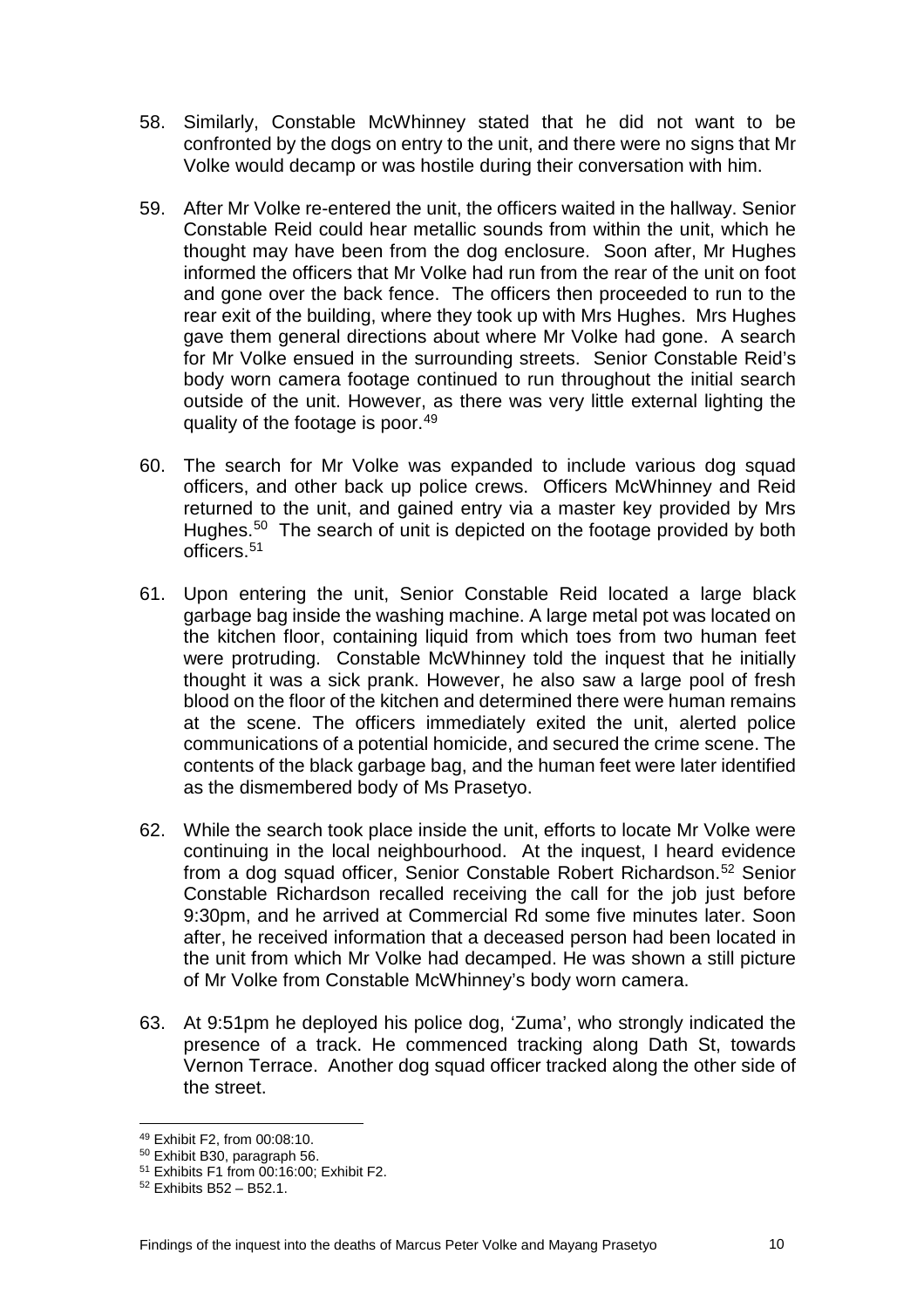- 64. Police dog Zuma followed the track to an underground carpark, up a short ramp and to a door which was closed.<sup>[53](#page-12-0)</sup> After clearing behind vehicles in the carpark Zuma made his way to Dath Street, and entered a small room via an open door. This was the same room that contained the closed door into the carpark. The room contained a number of industrial bins and Zuma indicated strongly to the first bin to the right as he entered the room. After clearing the remaining bins Senior Constable Richardson opened the bin indicated by Zuma and saw Mr Volke laying inside with a significant wound to his neck. After there was no response from Mr Volke, Senior Constable Richardson called for assistance, including the QAS, and secured the room.
- 65. Senior Constable Richardson's evidence was that shortly after he was joined by other police, including Detective Sergeant Tom Jakes, who I heard from at the inquest.<sup>[54](#page-12-1)</sup> Detective Sergeant Jakes was in company with Detective Sergeant Brett Taylor.<sup>[55](#page-12-2)</sup> Detective Sergeants Jakes and Taylor, Senior Constable Richardson and some other police officers entered through the open doorway.
- 66. Detective Sergeant Jakes drew his firearm and called *'Police. Armed police*' as the bin was opened. This is depicted on the footage provided by Senior Constable Simon Shilton.[56](#page-12-3) As there continued to be no response from Mr Volke, the bin was wheeled out of the enclosed space onto Dath Street and it was tipped over. Detective Sergeant Jakes covered the bin with his firearm until it became apparent that Mr Volke posed no threat to officer safety.
- 67. These events are also caught in graphic detail on the body-worn camera footage provided by Senior Constable Bruno Masot, which was also tendered. [57](#page-12-4) Mr Volke's body was extracted from the bin but he appeared to be unresponsive. He was covered in blood and had significant injuries to both sides of his throat and wrists. A 35cm kitchen knife was also extracted from the bin. QPS officers immediately commenced resuscitation efforts. The QAS was called at 10:00pm and they arrived on scene at 10:06pm.<sup>58</sup> Attempts to revive Mr Volke were futile, and he was declared deceased at the scene by paramedics at 10:18pm.

<span id="page-12-0"></span><sup>53</sup> CCTV footage depicts Mr Volke running into the carpark carrying a knife. l

<span id="page-12-1"></span><sup>54</sup> Exhibit B33.

<span id="page-12-2"></span><sup>55</sup> Exhibit B59.

<span id="page-12-3"></span><sup>56</sup> Exhibit F6.

<span id="page-12-4"></span><sup>57</sup> Exhibit F4.

<span id="page-12-5"></span><sup>58</sup> Exhibit D1.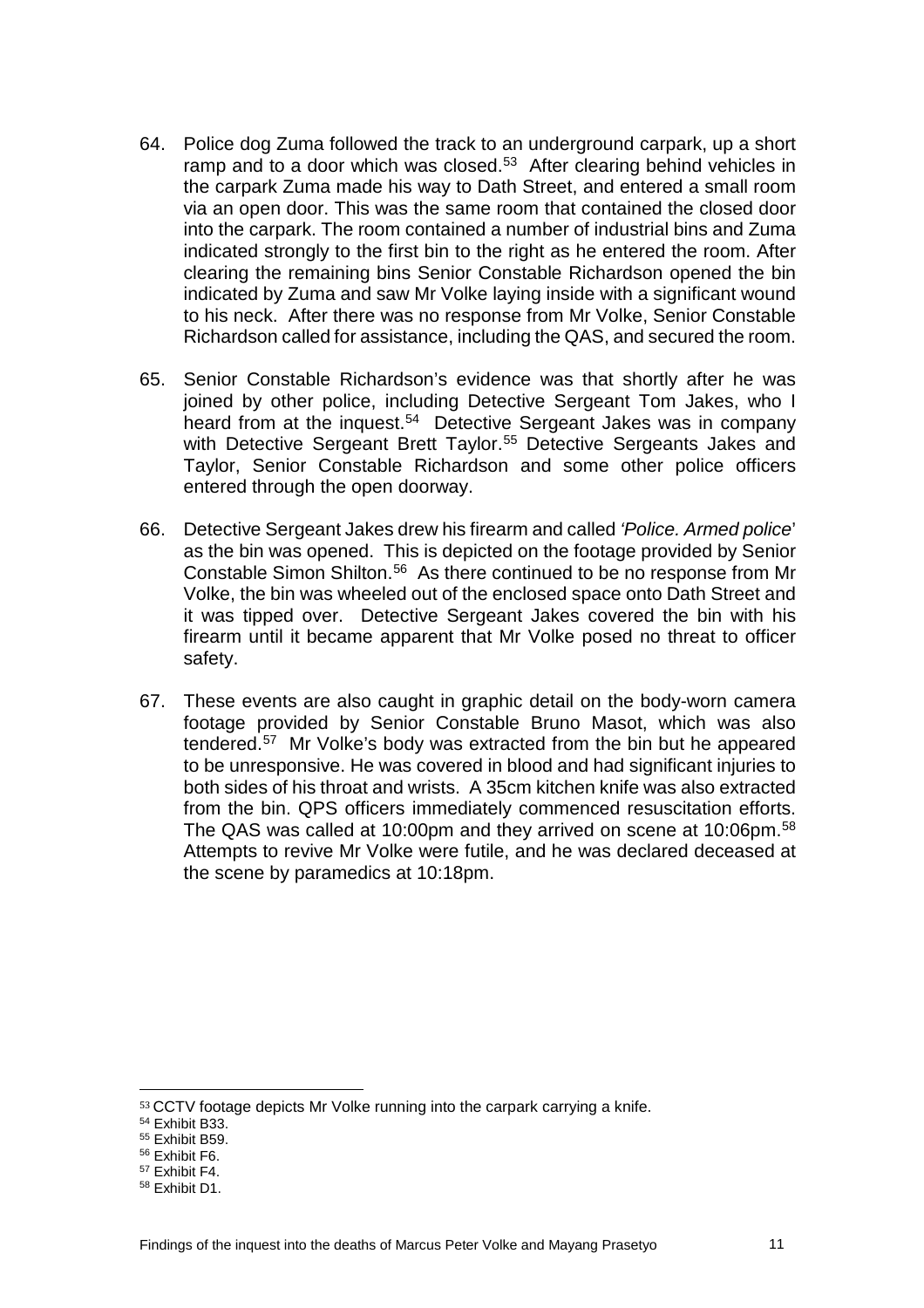### *Autopsy results*

#### *Marcus Volke*

- 68. A full internal autopsy examination was conducted by senior forensic pathologist Dr Beng Ong on 6 October 2014. A copy of the report was tendered at the inquest.[59](#page-13-0)
- 69. Acute injuries had been inflicted at or near the time of death. These injuries included incised wounds on the neck and the front of both forearms. The incised wound on the right side of the neck had partially cut the internal jugular vein, resulting in an air embolism. The embolism was ultimately responsible for the death. Dr Ong explained that death in these circumstances is almost instantaneous and that Mr Volke would have succumbed to the embolism, rather than the loss of blood. Dr Ong also noted other multiple superimposed incisions over the same area, which were consistent with the injuries having been self-inflicted.
- 70. There was another cluster of injuries including incised wounds on the hands and some bruises and abrasions on the upper and lower limbs. Dr Ong considered that these injuries were at least a few hours, and possibly a few days old. The injuries could have been sustained in an altercation (involving a sharp weapon), or could have been self-inflicted.
- 71. Dr Ong was satisfied that the formal cause of death could be stated as from an air embolism, due to or as a consequence of incised wounds to the neck.

#### *Mayang Prasetyo*

- 72. A full internal autopsy examination was conducted by senior forensic pathologist Dr Beng Ong on 7 October 2014. A copy of the report was also tendered at the inquest.<sup>[60](#page-13-1)</sup>
- 73. It was observed that Ms Prasetyo's body had been divided into portions, with the torso in three major parts - head and upper neck, lower neck and upper torso without any limbs, and lower torso without any limbs. Dr Ong noted that the body parts physically fitted together, in keeping with being from the same person.
- 74. Multiple bones and tissue fragments from the long bones of the limbs were present. The bones were soft, splintered and fragmented in keeping with attempts to soften them. The bones were from both the right and left upper and lower limbs. There were other, smaller fragmented bones that could not be identified.

<sup>59</sup> Exhibit A2.

<span id="page-13-1"></span><span id="page-13-0"></span><sup>60</sup> Exhibit A7.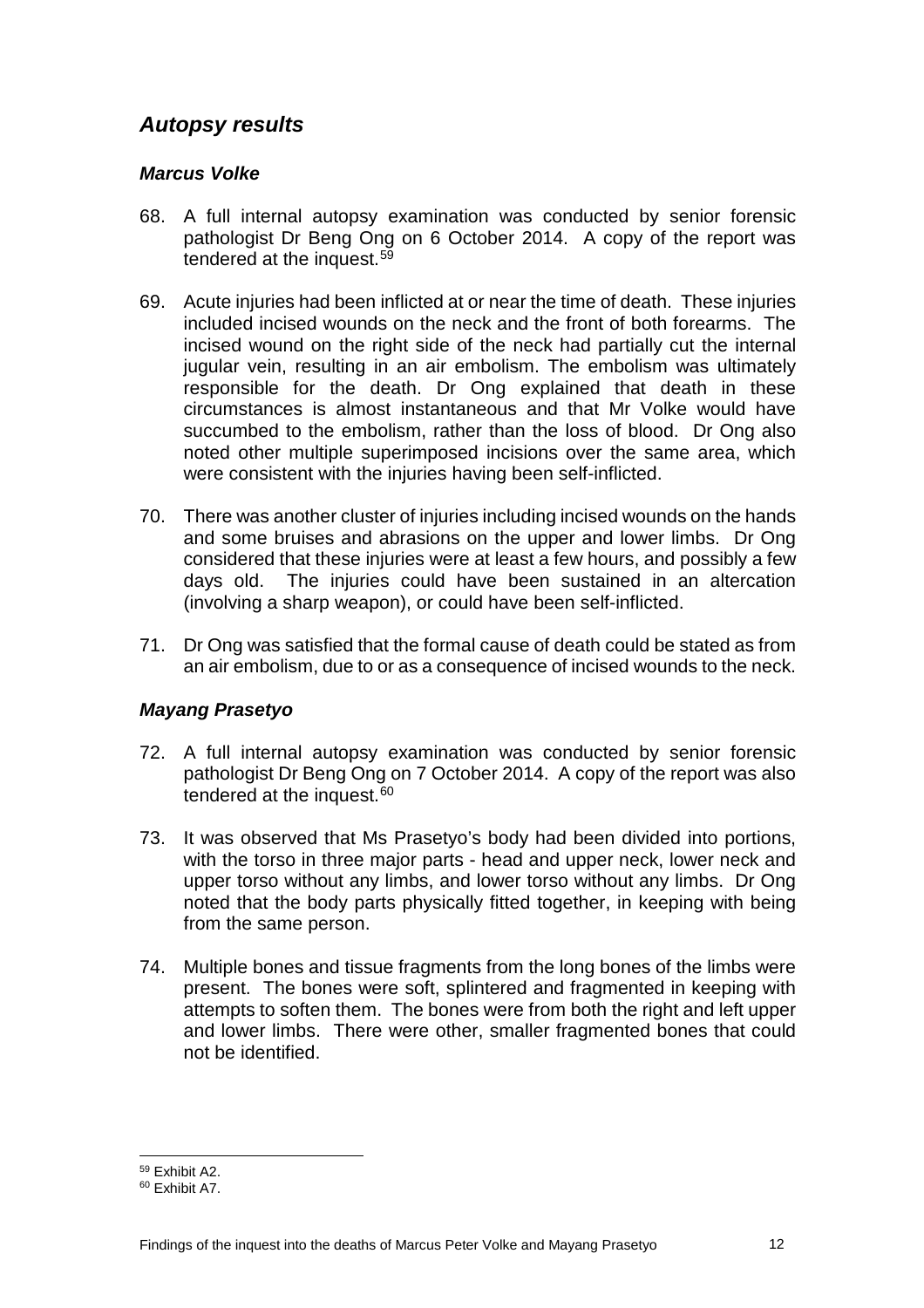- 75. Dr Ong noted that the margins where the body was dismembered showed no associated haemorrhage. This was in keeping with the deceased having died beforehand. In some margins, there were numerous associated superficial incised wounds, indicating multiple attempts during the process of dismemberment. There was a large horizontal incision across the back of the chest which appeared to be an aborted attempt of division of the torso. More than one weapon had been used in the attempts to dismember the deceased.
- 76. The main injuries identified ante-mortem were described as follows:
	- Stab wound on the front of the neck with another small incised wound next to it. This stab wound was the fatal injury as major structures had been incised, namely the trachea and left common carotid artery;
	- Stab and incised wounds on the right cheek, right occipital region and the back of the head; these wounds did not damage any major organs or vessels so were unlikely to be responsible for death; and
	- Numerous bruises on the head and neck.
- 77. Dr Ong determined that the formal cause of death was due to the stab wound to the neck. He concluded that numerous additional injuries were inflicted after death, particularly the stab wounds to the face which were inflicted rather forcefully. Dr Ong confirmed that the body was dismembered after death with attempts to dispose of the body made by cooking and dissolving the body parts.

### *Investigation findings*

- 78. The ESC investigation relevantly addressed two issues:
	- 1. Was Detective Sergeant Jakes justified in the production of his firearm upon the location of Mr Volke; and
	- 2. Could the sudden death of Mr Volke have been avoided; concentrating on the actions of Senior Constable Reid, Constable McWhinney, Senior Constable Richardson and Sergeant Baxendall.
- 79. With respect to the first issue, the investigation considered information provided by the QPS Firearms Training Section, Education Training Command, which is responsible for the QPS firearms training curriculum state-wide. The QPS Situational Use of Force model contained in section 14.3.2 of the Operational Procedures Manual (OPM) was considered, as were the relevant sections of the *Police Powers and Responsibilities Act 2000*. [61](#page-14-0)

<span id="page-14-0"></span>Exhibit A10 from page 38.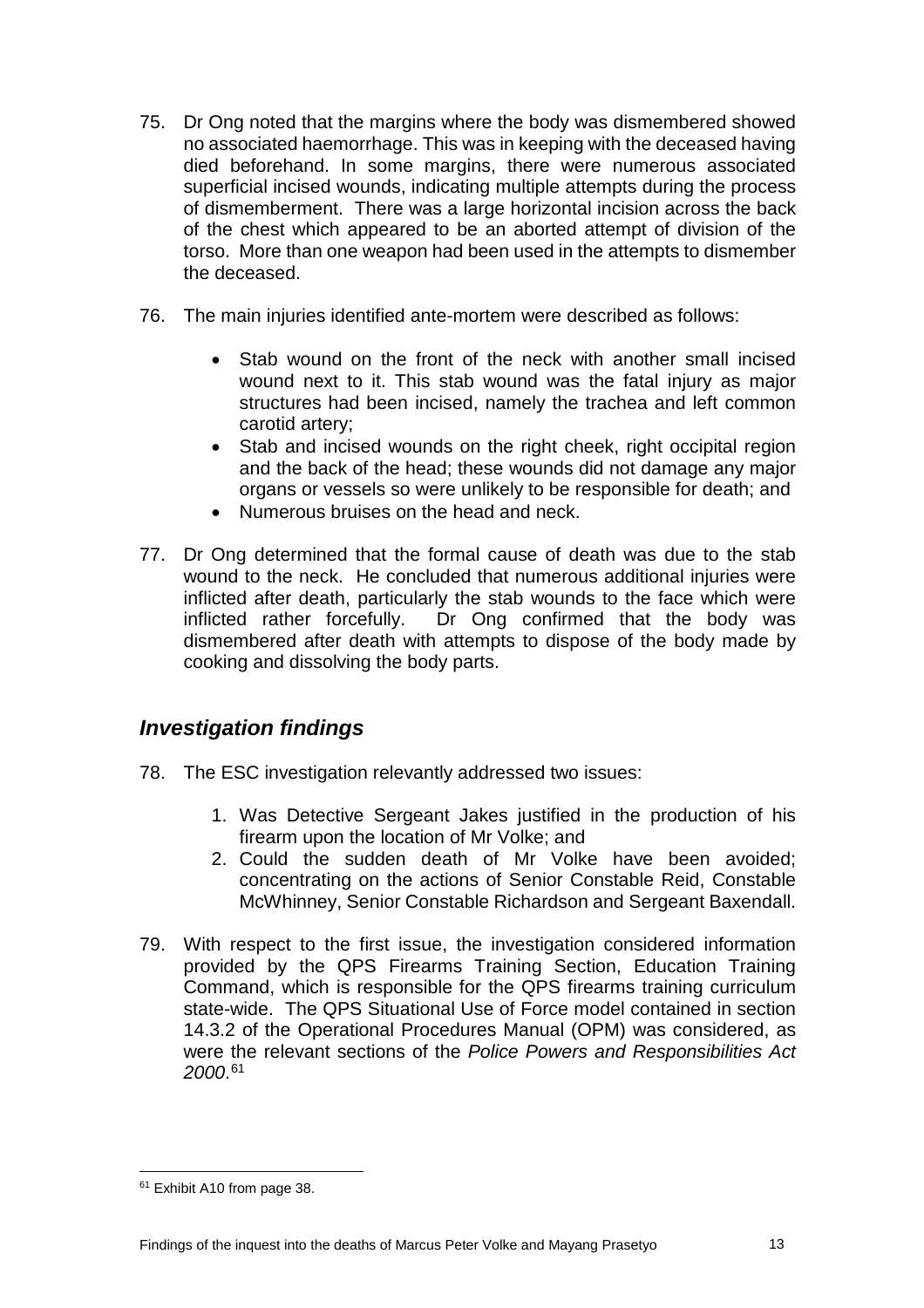- 80. The investigation confirmed the current QPS policy on lethal use of force, namely that "*the intentional lethal use of firearms may only be made when strictly unavoidable in order to protect life*.["62](#page-15-0) The ESC investigation found that Detective Sergeant Jakes was of the opinion that Mr Volke had committed a life imprisonment offence, thus had the ability to cause serious injury or death to both police and members of the public. These factors caused Detective Sergeant Jakes to perceive Mr Volke to be a high threat. The presentation of his firearm was to ensure the safety of not only himself, but also fellow officers and members of the community.
- 81. As soon as he identified that Mr Volke posed no significant risk to himself, other officers or members of the public, Detective Sergeant Jakes holstered his firearm. In accordance with the OPM, he subsequently completed a Use of Force occurrence within QPRIME.
- 82. The ESC investigation found that, at the time of presenting his firearm, Detective Sergeant Jakes' actions in so doing were authorised, justified and supported by all applicable legislation. In this instance, it was found that Detective Sergeant Jakes use of force was legally and procedurally justified. I agree with this conclusion.
- 83. With respect to the second issue, ESC investigators assessed the facts which were known to Officers McWhinney and Reid when they attended Mr Volke's unit. It was found that the initial information was provided by Mrs Hughes, namely that she had entered Mr Volke's unit during the evening and had observed damage to the furniture (which was believed to have been caused by animals), blood on the floor, and the unit in a messy state. Mrs Hughes further advised there was a 'rancid' smell within the unit and Ms Prasetyo had not been seen for several days.
- 84. Mrs Hughes told police that Mr Volke had said he had been involved in an argument with his partner (Ms Prasetyo), who had fled from the unit a short time later. At the time of contacting police, Mrs Hughes had requested that police conduct a welfare check on Ms Prasetyo. She also said that Mr Volke was the only person present within the unit at the time.
- 85. Constable Kyle Malherbe of the Fortitude Valley police station then contacted Police Communications to register the job, and provided the details as given by Mrs Hughes. Officers Reid and McWhinney subsequently received the job details (as a welfare check) and attended the unit complex.
- 86. Prior to speaking with Mr Volke at the unit door, Senior Constable Reid spoke with Mrs Hughes whilst Constable McWhinney made inquiries for QPRIME searches be conducted. There was no information on QPRIME or Crimtrac with respect to either Ms Prasetyo or Mr Volke, apart from minor traffic infringements from Victoria in the name of Mr Volke.

<span id="page-15-0"></span><sup>62</sup> Exhibit A10, page 39, paragraph 5.7.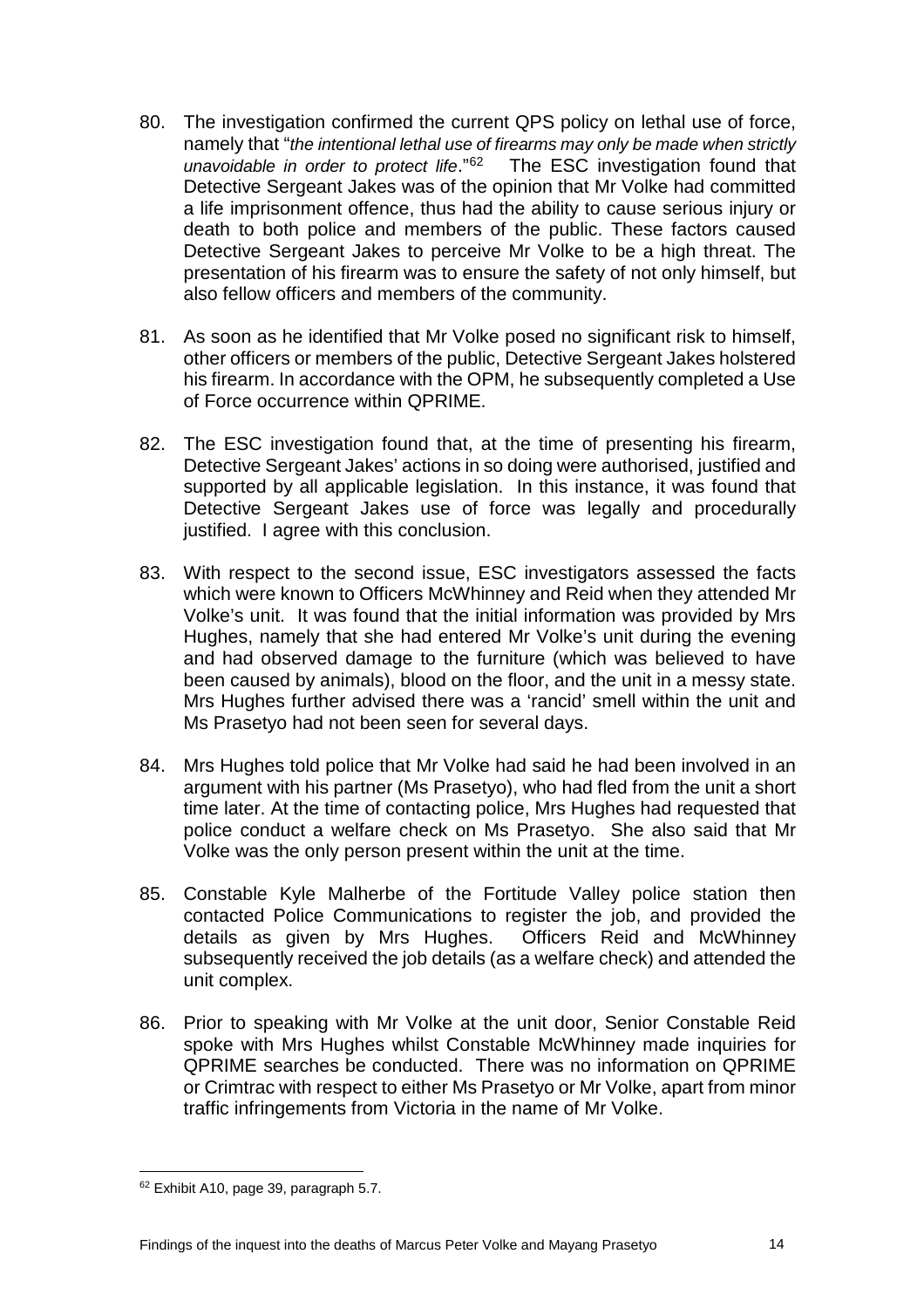- 87. During their interviews with ESC investigators, Officers Reid and McWhinney confirmed that there was a strong smell coming from the unit. However, they both described the smell as 'cooking' or 'off meat'. Both officers stated it was not the same as the smell of a deceased or a decomposing person. When questioned regarding the smell, Mr Volke said the smell was from pig's broth he was cooking, which had boiled over on the stove.
- 88. The officers observed that Mr Volke appeared genuine when he spoke to police about arguing with Ms Prasetyo. Mr Volke explained that the blood located within the unit was from the injury he had sustained during the altercation with Ms Prasetyo. He said that he attempted to clean up the blood using bleach, which added to the smell. Mr Volke explained that he had not reported the incident to police as he was more concerned about having his injuries attended to, explaining that surgery was required to repair the injured tendons in his hand.
- 89. The ESC investigation found that the decision of the officers to inform Mr Volke that they would need to enter the unit was justified, and authorised by law. The officers were not aware of Mr Volke's mental state, nor were the officers aware that Ms Prasetyo had been killed and partially dismembered within the unit.
- 90. Both officers accepted in their evidence both to the ESC investigators and at the inquest that, with the benefit of hindsight, they should not have allowed Mr Volke to re-enter the unit where he was able to lock the door. However, both officers believed it was Mr Volkes' intention to secure the dogs, rather than run from the unit. At the time, the officers had no evidence available to them to suggest that Mr Volke had committed a serious offence and was about to commit self-harm. As Senior Constable Reid told the inquest, it is also possible that they could have been attacked by Mr Volke had they entered the unit.
- 91. The ESC investigation found that their actions in this respect were justified in the circumstances, and supported by relevant legislation. The ESC investigation concluded that there was no misconduct displayed by any of the officers involved and further concluded that no disciplinary proceedings were required.
- 92. At the inquest, I heard from Senior Sergeant Sean McKay, who was the District Duty Officer at the relevant time and attended at both aspects of the incident location[.63](#page-16-0) His evidence centred on the measures which he ensured were in place to ensure the preserving of evidence, and the integrity of both investigations.

<span id="page-16-0"></span><sup>63</sup> Exhibit B42.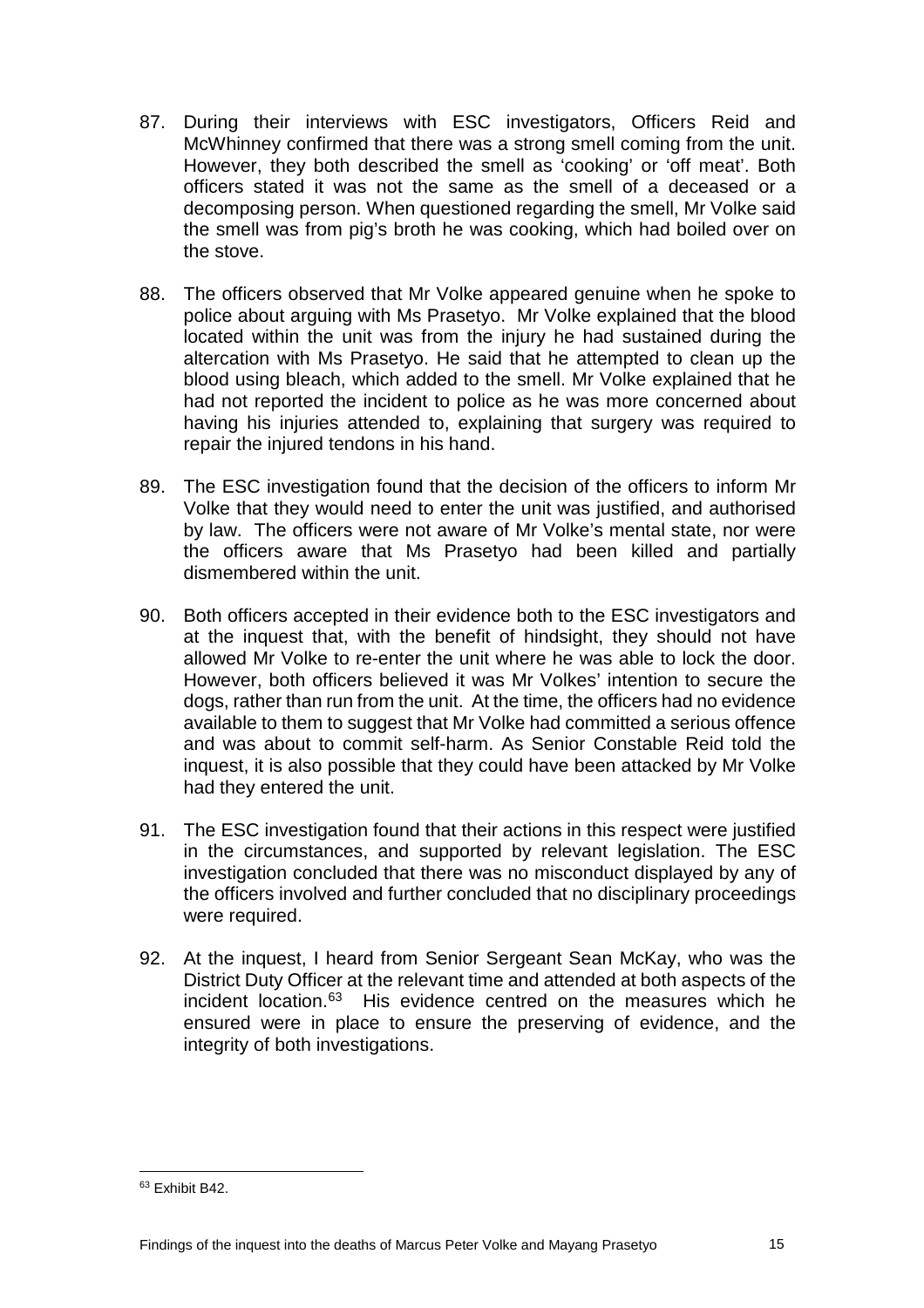- 93. Senior Sergeant McKay ensured the scene at the unit was appropriately secured and a crime scene log had been commenced with respect to it. He contacted Detective Sergeant Jack Savage of the Fortitude Valley CIB and briefed him on what had occurred, such that the subsequent homicide investigation could be commenced. He liaised with the COMCO and ensured scenes of crime officers had been notified and were en route.
- 94. Senior Sergeant McKay was present when Mr Volke was retrieved from the industrial bin. Senior Sergeant McKay remained at the location and ensured a crime scene log was commenced. He also ensured that scene of crime officers appreciated the scale of the scene, and that it extended along Dath Street. Senior Sergeant McKay remained at the scene until after the government undertaker had left.
- 95. I accept and adopt the conclusions of Detective Sergeant Walsh. I am also satisfied that the integrity of the evidence was suitably preserved.

# **Conclusions**

- 96. Ms Prasetyo was last seen alive in the unit she shared with Mr Volke early on 3 October 2014. I am satisfied after considering all the evidence that Mr Volke killed Ms Prasetyo early on the morning of 3 October 2014 by repeatedly stabbing her following a protracted argument. The wound that caused her death was a stab wound to the front of her neck.
- 97. Mr Volke suffered injuries to his left hand either during this argument with Ms Prasetyo or in his attempts to dismember her body. He then gave inconsistent statements to treating doctors and other witnesses about the cause of his injuries.
- 98. Over 3-4 October 2014, Mr Volke purchased a range of items that he used in his efforts to dispose of Ms Prasetyo's body, including rubber gloves, bleach, a meat cleaver, a 36.5 litre stockpot and strainer.
- 99. Over the same period, Mr Volke dismembered Ms Prasetyo's body. He tried to dissolve her remains using chemicals, including caustic soda heated on a stove top. When confronted about the smell emanating from his unit Mr Volke attempted to explain that it was from a pig's broth which had boiled over. He also said that he had used bleach to clean up blood from the wound on his left hand.
- 100. The blood found throughout his unit was explained by Mr Volke as being from the cut on his hand. Forensic examinations of the unit found drag marks and footprints in blood, together with a large blood stain on the carpet, and blood spatter covering most of the lounge room wall. DNA samples indicated that the only source of this blood was Ms Prasetyo.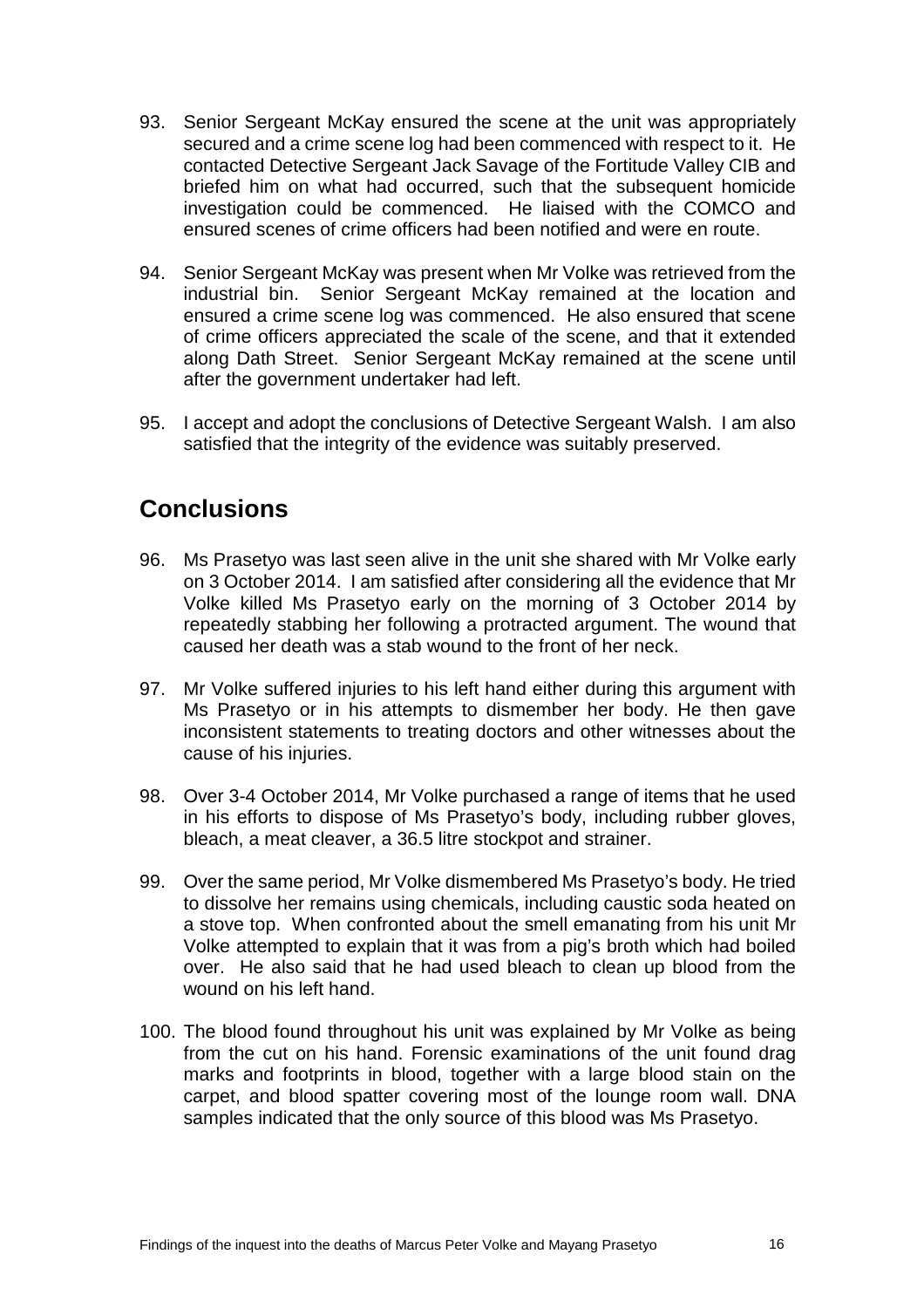- 101. I conclude that Mr Volke died from his own actions after inflicting multiple stab wounds to his neck within an industrial bin. He had run away from his unit when it became inevitable that police officers would discover Ms Prasetyo's remains within the unit. He also had incised wounds to both wrists that were self-inflicted inside the unit immediately after police officers attended. I find that none of the police officers or other persons at the Teneriffe unit block caused or contributed to his death in any way.
- 102. I am satisfied that the actions and decisions made by the attending police officers in the immediate lead up to Mr Volke's death were appropriate and timely. I am satisfied that the officers were justified in not forcing entry to the unit after they initially spoke with Mr Volke in the hallway. Mr Volke's death could not have reasonably been prevented by the attending officers.
- 103. I am satisfied that the investigation conducted into Mr Volke's death by the Ethical Standards Command was appropriate, thorough, and covered all relevant areas of investigation. I am satisfied that the protocols established to investigate deaths in custody in accordance with the *Coroners Act 2003*, and Queensland Police Operational Procedures Manual were complied with.

# **Findings required by s45**

104. I am required to find, as far as is possible, the medical cause of death, who the deceased persons were and when, where and how they came by their deaths. After considering all the evidence, including the material contained in the exhibits, I am able to make the following findings:

#### **Marcus Volke**

| Identity of the deceased $-$ | The deceased person was Marcus Peter<br>Volke.                                                                                                                                                                                                                                                                                                                     |
|------------------------------|--------------------------------------------------------------------------------------------------------------------------------------------------------------------------------------------------------------------------------------------------------------------------------------------------------------------------------------------------------------------|
| How he died -                | Mr Volke died as a result of his own<br>actions. After police attended at his unit<br>to conduct a welfare check on his spouse<br>he decamped. He ran to a large waste<br>bin in a nearby residential complex. He<br>entered the bin and caused an incised<br>wound to his neck with a large cooking<br>knife which penetrated the right internal<br>jugular vein. |
| Place of death $-$           | Mr Volke died at Teneriffe in the State of<br>Queensland.                                                                                                                                                                                                                                                                                                          |
| Date of death –              | He died on 4 October 2014.                                                                                                                                                                                                                                                                                                                                         |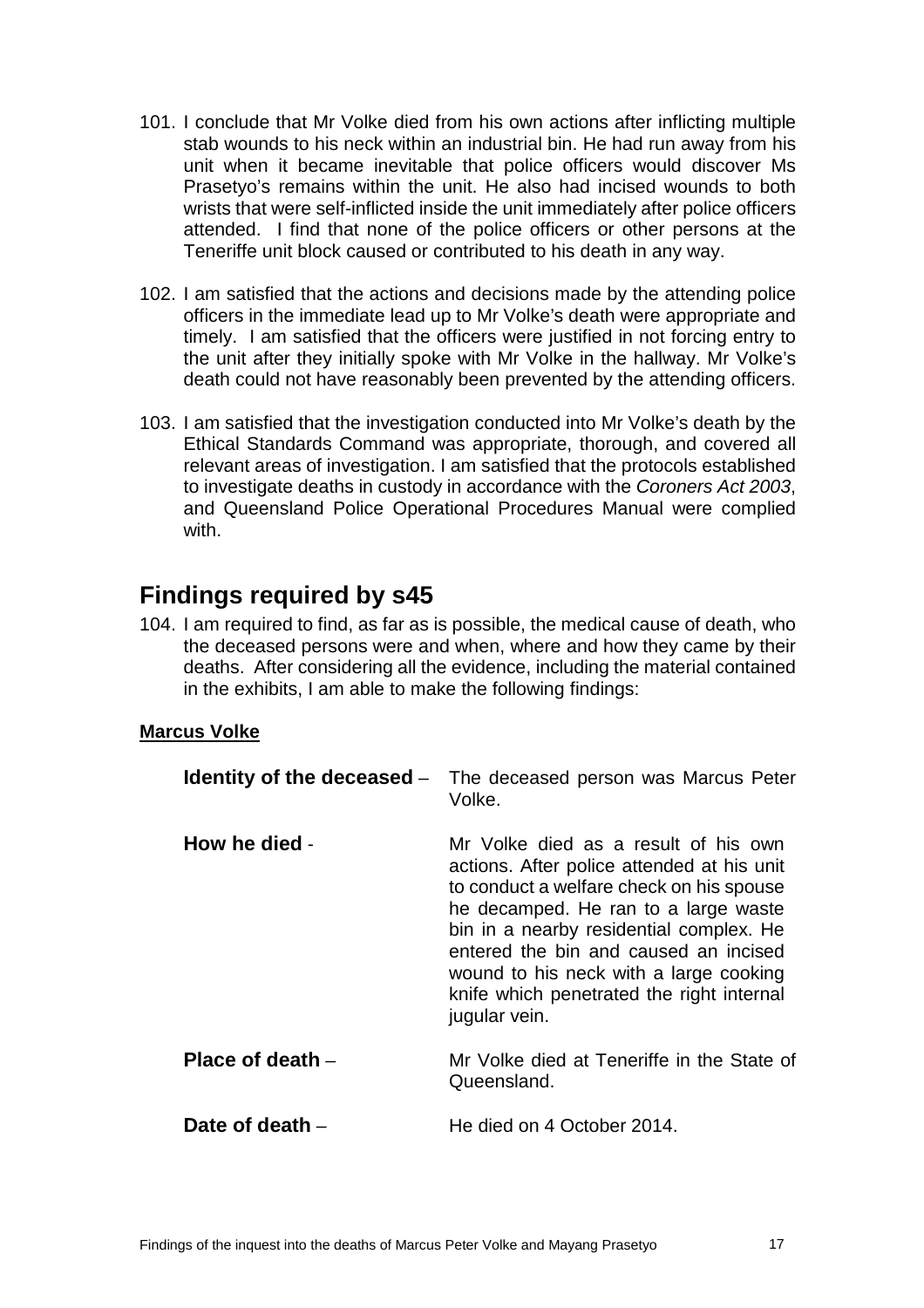| Cause of death $-$ | Mr Volke died as a result of an air               |
|--------------------|---------------------------------------------------|
|                    | embolism, due to an incised wound to the<br>neck. |

#### **Mayang Prasetyo**

| <b>Identity of the deceased</b> – The deceased person was Mayang |                               |              |  |  |
|------------------------------------------------------------------|-------------------------------|--------------|--|--|
|                                                                  | Prasetyo, also known as Febri |              |  |  |
|                                                                  |                               | Andriansyah. |  |  |

**How she died** - Ms Prasetyo was killed by her spouse, Marcus Peter Volke, after he inflicted a stab wound to the front of her neck. The wound penetrated the trachea and the left common carotid artery. Mr Volke then proceeded to dismember Ms Prasetyo's body, and attempted to dispose of the body parts by dissolving them with chemicals.

**Place of death** – Ms Prasetyo died at Teneriffe in the State of Queensland.

**Date of death** – Ms Prasetyo died on 3 October 2014.

**Cause of death** – Ms Prasetyo died as a result of a stab wound to the neck.

#### *Comments and recommendations*

- 105. Section 46 of the *Coroners Act*, insofar as it is relevant to this matter, provides that a coroner may comment on anything connected with a death that relates to public health or safety, the administration of justice or ways to prevent deaths from happening in similar circumstances in the future.
- 106. In this case I have found that there are no grounds for criticism of the police officers involved. They responded professionally and in accordance with their training in a situation which they could not have reasonably foreseen would have unfolded in the way it did.
- 107. Ms Prasetyo's death was clearly a domestic violence death. However, as she and Mr Volke had moved to Queensland only a short time before their deaths there was very limited information available about the nature of their relationship. They had limited interaction with formal and informal support networks which may have been able to respond to risk factors in their relationship. I have been unable to identify any opportunities for intervention that were missed by formal service providers.